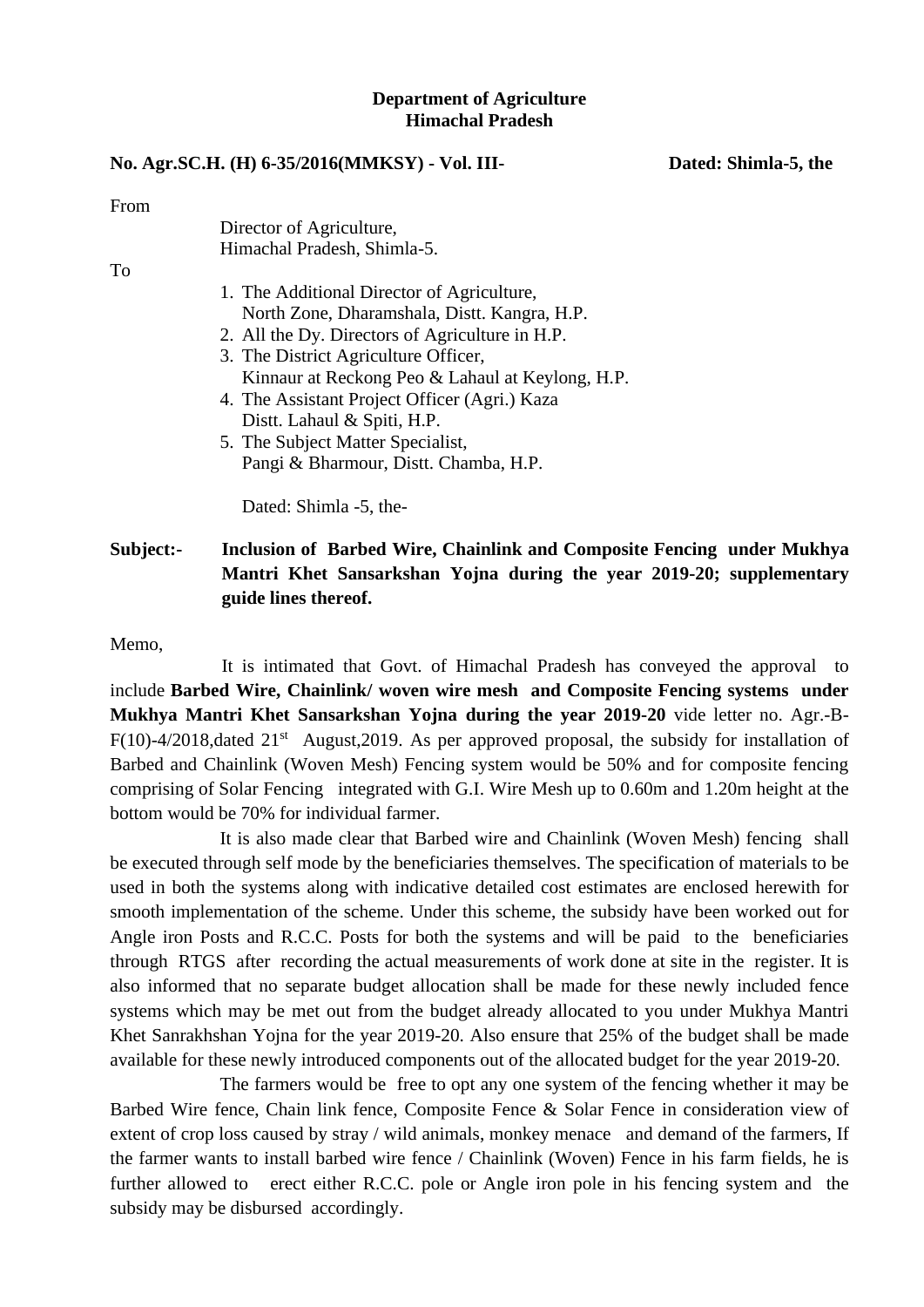The detailed supplementary operational guidelines are also enclosed for your guidance with regard to implementation of Barbed wire and Chainlink (Woven Mesh) fencing and shall be uploaded on departmental web site i.e. www. hpagriculture.com. You are also advised to circulate the sufficient copies of operational guidelines to all the PIA's along with devised Application formats , other related formats for further necessary action accordingly. Block wise physical & financial targets for the year 2019-20 may be fixed in accordance with the budget allocation already made to you under Mukhya Mantri Khet Sanrakshan Yojna in view of the demand of farming community.

You are further directed to undertake immediate necessary steps for the smooth implementation of the scheme as per these new supplementary guidelines. Any further clarifications regarding operational guidelines or others criteria's of the scheme can be clarified from this Directorate. Being Budget Assurance Scheme, the wide publicity of this scheme at District/Block/Panchayat levels, may be ensured through print media, electronic media, training camps in convergence with ATMA, so that more farmers may come forward to get the benefit of the scheme. In addition to this, the existing operational guidelines for installation of Solar Fencing shall also be continued for the implementation of this scheme. **Encl.: As above**.

> Director of Agriculture, Himachal Pradesh.

Endst. No. as above. Dated: Shimla-5, the Copy to:-

- 1. The Principal Secretary (Agriculture) to the Govt. of Himachal Pradesh Shimla-171002 for information and necessary action w.r.t. his letter referred as above please.
- 2. All the Divisional Engineers (Soil Cons.), Division Shimla, Mandi at Bhangrotu & Palampur for information and necessary action.

Director of Agriculture, Himachal Pradesh.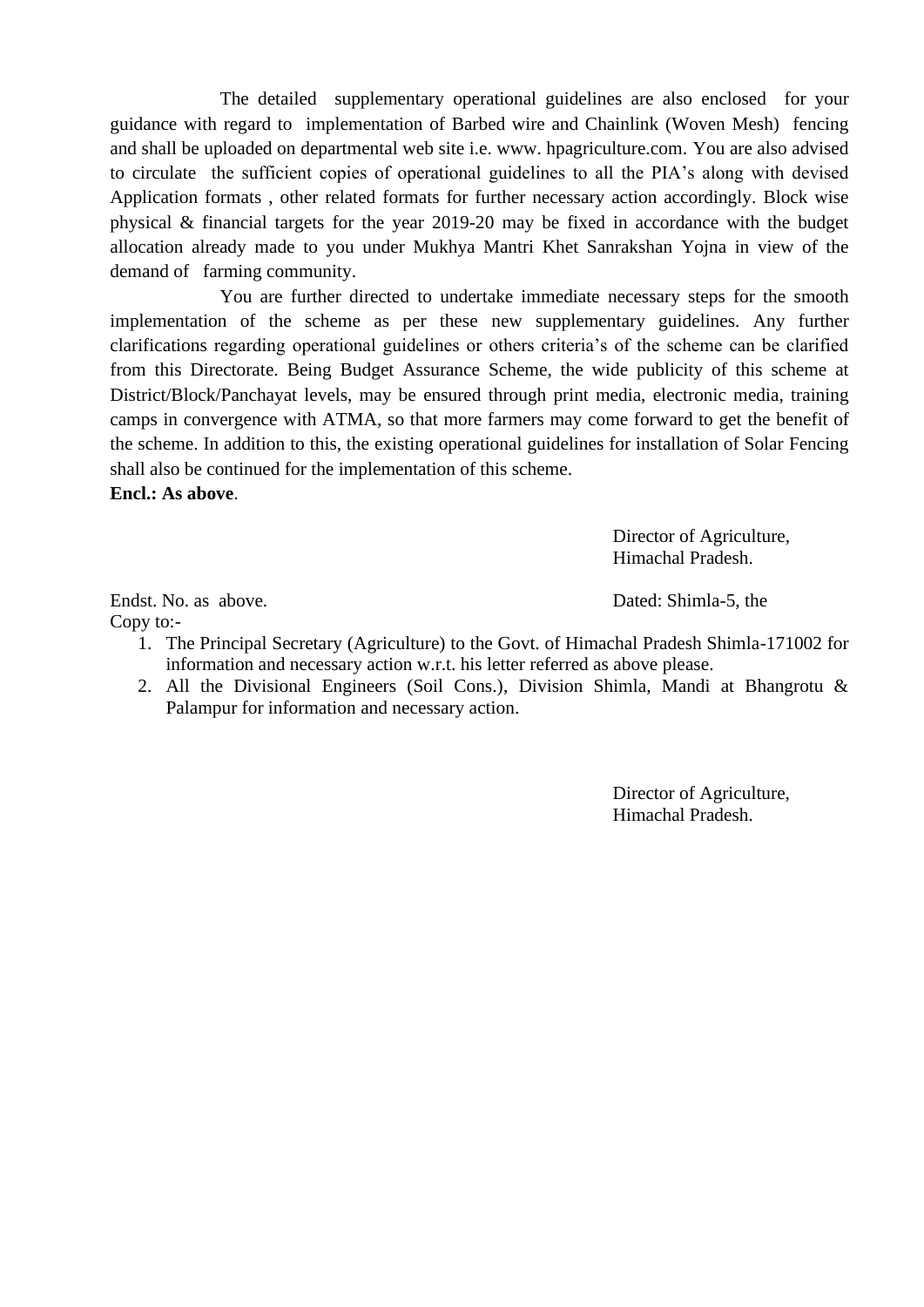# **Supplementary Operational Guidelines for Implementation of Barbed Wire, Chainlink and Composite Fencing under Mukhya Mantri Khet Sanrakhshan Yojna(MMKSY) in H.P.**

**1) Introduction:** In [agriculture,](https://en.wikipedia.org/wiki/Agriculture) [fences](https://en.wikipedia.org/wiki/Fence) are used to keep [animals](https://en.wikipedia.org/wiki/Animal) in or out of an area. They can be made from a wide variety of materials, depending on terrain, location and animals to be confined. Most agricultural fencing averages about 1.2 m high, and in some places, the height and construction of fences designed to hold livestock is mandated by law. Historically throughout most of the world, [domesticated](https://en.wikipedia.org/wiki/Domestication) livestock would roam freely and were fenced out of areas, such as gardens or fields of crops, where they were unwanted. Over time, especially where crop agriculture became dominant and population density of both humans and animals was significant, livestock owners were made to fence their animals in.

While presenting budget for the year 2019-20, the Hon'ble Chief Minister has announced that the subsidy for Solar Fencing (80%) will continue to be provided and included the new components i.e. Barbed Wire and Chainlink (Woven/ Welded Mesh Wire) fencing in the ongoing scheme wherein 50 percent subsidy will be provided to individual farmers as well as a group of three or more farmer under "**Mukhya Mantri Khet Sanrakshan Yojna"** during the year 2019-20. The main objective is to protect the standing crops from stray & wild animals and monkeys menace as the present practice of crop protection by manual guarding does not ensure 100 % crop protection.

Further, the Hon,ble Agriculture Minister , Govt. of Himachal Pradesh has also advocated to include the Composite Fencing i.e. G.I. Wire Mesh integrated with Solar Fencing under this scheme on 50% and 80% subsidy respectively. Accordingly, detailed cost estimates for 1.50m and 1.80m height of composite fencing have been prepared with 1.20m wire mesh. The average pattern of subsidy for this type of composite system would be 70% .

In this regard, a budget provision of Rs. 3500.00lakh has been made for the year 2019-20 to protect approximately 1500 hectares cultivated areas from wild/ stray animals and monkey menace under this scheme. The scheme would be implemented in the entire state through Deputy Director of Agriculture of concerned districts . Composite Fencing shall be implemented through already empanelled service providers whereas Barbed wire and Chainlink (Woven/ Welded Mesh) fencing would be executed through self mode by the beneficiaries.

**2) Fencing Basics:-** The sturdiness and strength of wire fencing material can be measured by its wire gauge, and by its method of securing the wires together. Metal wire is measured according to an American Wire Gauge (AWG) rating, in which smaller numbers indicate thicker wires. In this system, 10-gauge wire is heavier than 12-gauge wire, for example. The strength of wire fencing material is also dependent on how the wires are secured together. The least expensive (and cheapest) wire fencing is welded wire, in which the individual wires are simply spot-welded at their intersection point. From this basic level, there are a variety of ways to weave and crimp and knot the vertical and horizontal wires together to provide strength that is appropriate to the use of the fence. Large animals have different needs than poultry, for example, and animals known to push or climb have fencing material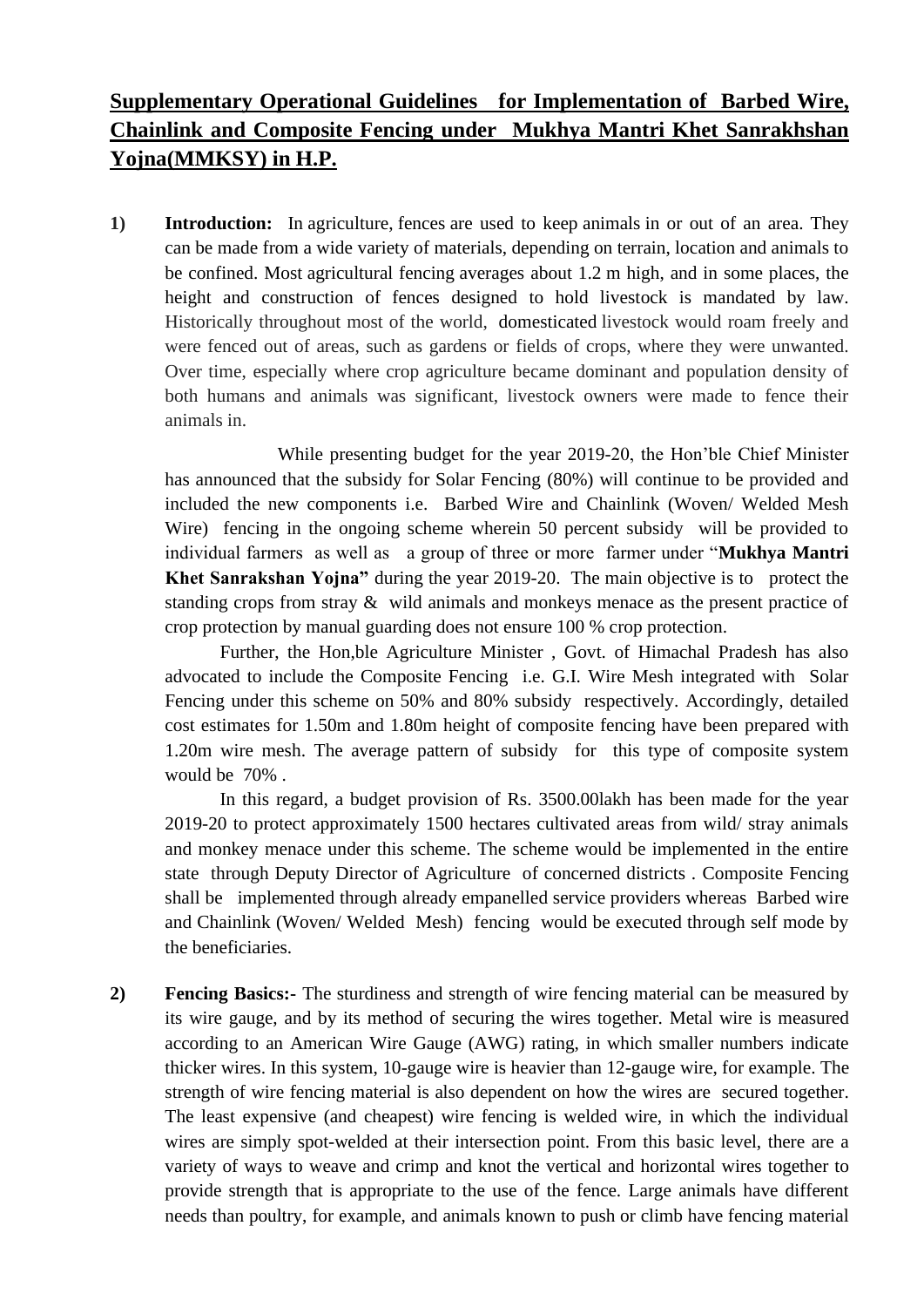designed especially for them. Any farm's homestead may, of course, have the same types of residential fencing common in urban and suburban homes, such as chain link, picket fences, etc. Here are some common types of fencing unique to farms.

- **2.1) Strainer Assemblies :-**Strainer assemblies also known as "end assemblies" are the most important part of the fence as they take the tension of the wire and eliminate any fence movement. Strainers are required at the end of each fence line, gateways, corners and changes in fence direction, at the crest or hills and bottom of gullies. Strainer assemblies may also need to be included at intervals in long fences over flat ground. Strainer posts must be stayed for each fence line it is connected to, so that the fence does not pull the post over. Strainer assemblies can be wooden, steel or concrete. Under this Yojna, the following three types of fence posts have been proposed.
- **2.2) Steel –**It is suitable for high fire risk areas, susceptible to rust and corrosion particularly in coastal areas and acidic soils. However galvanized options are available and will extend the life of the post and are becoming increasingly popular.
- **2.3) Concrete –** usually more expensive but are strong and durable. Care needs to be taken as they can crack when overstrained. The concrete posts are better than both wooden and iron ones and durable though the cost is slightly more than other two.
- **2.4)** Wire fences:- The principle of wire fences is that they are supported mainly by tension, being stretched between heavy [strutted](https://en.wikipedia.org/wiki/Strut) or [guy-wired](https://en.wikipedia.org/wiki/Guy-wire) posts at ends, corners, and ideally at intervals in longer stretches (every 50 to 300 metres). Between these braced posts are additional smaller wooden or metal posts which keep the wires spaced and upright, usually 3 to 6 metre apart, depending on the style of fencing used. Traditionally, wire fencing material is made of [galvanized](https://en.wikipedia.org/wiki/Galvanization) [mild steel,](https://en.wikipedia.org/wiki/Mild_steel) but galvanized high-tensile steel is now also used in many places. To prevent sagging of the fence, which raises the risk of entanglement or escape, the wire is tensioned as much as the material will safely allow during construction by various means, including a hand-operated "wire stretcher" or "fence stretcher" (called a "monkey strainer" in some areas) or other leverage devices, a [winch,](https://en.wikipedia.org/wiki/Winch) or even by carefully pulling with a [tractor](https://en.wikipedia.org/wiki/Tractor) or other vehicle. Wire fences are typically run on wooden posts, either from trees commercially grown in [plantations](https://en.wikipedia.org/wiki/Plantation) or (particularly in the American West) cut from public lands. When less expensive or more readily available than wood, steel [T-posts](https://en.wikipedia.org/wiki/T-post) or [star posts](https://en.wikipedia.org/wiki/Star_post) are used, usually alternating every 2 to 5 steel posts with a more stable wood post. Non-electrified wire is attached to wooden posts using fencing staples (for intermediate posts, these are fitted loosely, not gripping the wire). Non-electrified wire is held on T-posts by means of wire "clips" made of smooth galvanized wire that wrap around the back of the post and hook onto the wire on either side of the post. Other than in a truly desert climate, use of rot-resistant wooden posts or steel posts is advised. In the United States, wood with natural rot resistance, such as [oak](https://en.wikipedia.org/wiki/Oak) and [juniper,](https://en.wikipedia.org/wiki/Juniper) was often used until it became in short supply in the 1950s. Then, chemically treated [pine](https://en.wikipedia.org/wiki/Pine) and [spruce](https://en.wikipedia.org/wiki/Spruce) posts became prevalent, and these are also widely used in [Britain,](https://en.wikipedia.org/wiki/United_Kingdom) together with [chestnut.](https://en.wikipedia.org/wiki/Chestnut) [Creosote,](https://en.wikipedia.org/wiki/Creosote) [pentachlorophenol,](https://en.wikipedia.org/wiki/Pentachlorophenol) and [chromated copper arsenate](https://en.wikipedia.org/wiki/Chromated_copper_arsenate) are all widely used in the US and elsewhere for treatment (although some of these chemicals are subject to legal controls).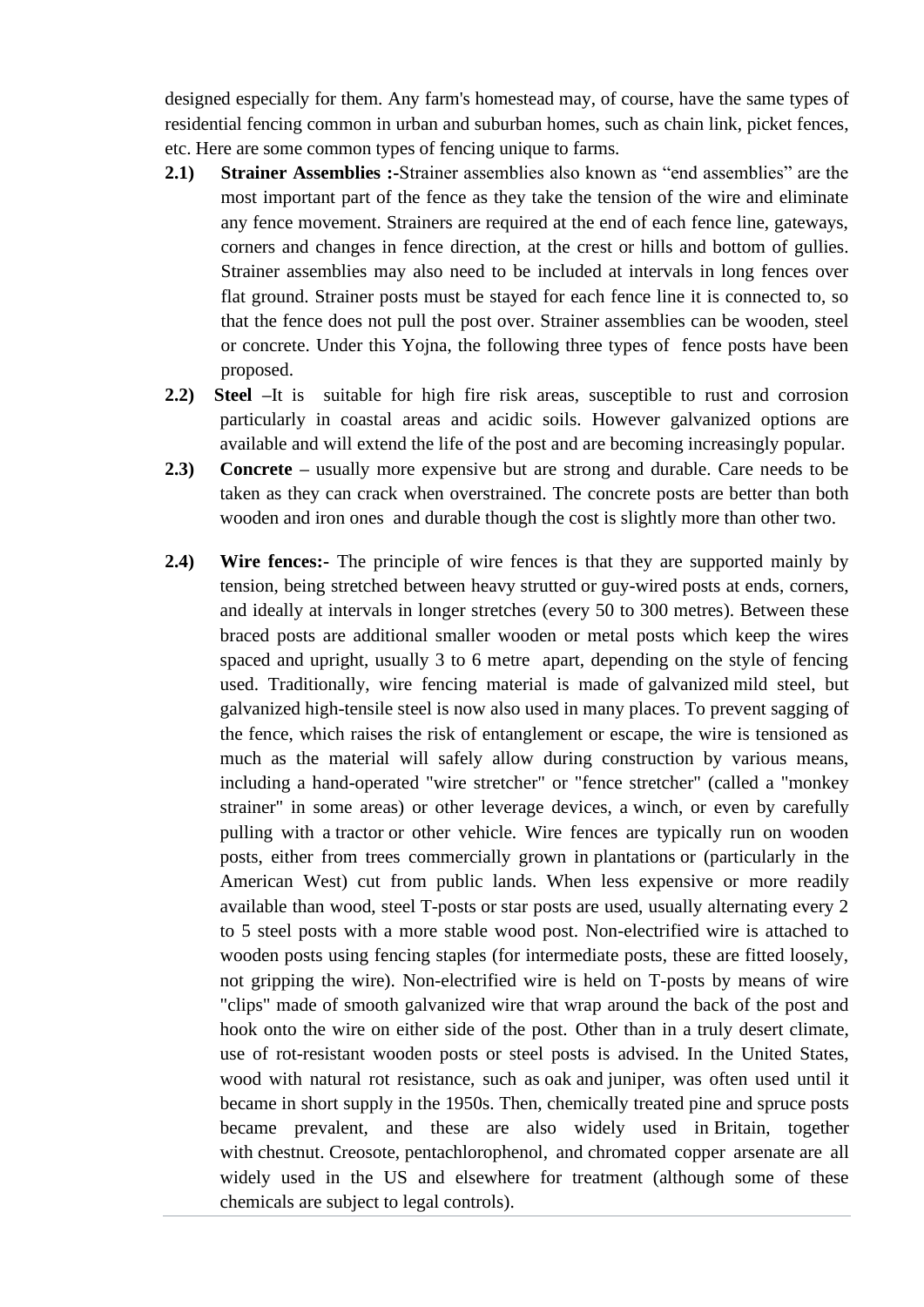- **3) Component :-** Under this project, the three new components have been proposed :
	- 1) Barbed wire fencing with Angle Iron and R.C.C. Posts.
	- 2) Chainlink fencing with Angle Iron and R.C.C. Posts.3
	- 3) Composite Fencing i.e. G.I. Wire Mesh integrated with Solar Powered System.
- **3.1) Barbed Wire:-** Barbed wire is the classic farm fencing for confining cattle, consisting of six horizontal strands and two diagonals of strong of galavanised steel barbed wire (IS:278- 1962 Type -I) into which sharp barbs are inserted. The strands are strung between metal or wooden posts. Barbed wire fences confine livestock through simple aversion—animals come to associate the fencing with painful pricks and learn to stay away from it. Barbed wire works fairly well for confining relatively docile animals in large spaces, but can easily be broached by a large, aggressive animal. They are not very attractive, but highly effective for their purpose.

Barbed wire fencing goes up very quick, saving on labor costs. Most of the fencing is barbed wire to keep cows and horses out of the forest. However most of the barbed wire is on wooden posts which eventually rot so ongoing maintenance is needed. And the wooden posts require the harvesting of wood. Some people make concrete posts, but those are high cost and since the barbed wire is weak, seem like overkill. No security against humans.

Under this Yojna, the Barbed wire fencing has been proposed for two fence posts i.e. Angle Iron Post and R.C.C. Fence posts with six horizontal strands and two diagonal wire.

**3.2)** C**hain-link fence** (also referred to as **wire netting**, **wire-mesh fence**, **chain-wire fence**, **cyclone fence**, **hurricane fence**, or **diamond-mesh fence**) is a type of [woven](https://en.wikipedia.org/wiki/Woven) [fence](https://en.wikipedia.org/wiki/Fence) usually made from [galvanized](https://en.wikipedia.org/wiki/Galvanization) coated [steel](https://en.wikipedia.org/wiki/Steel) wire. The [wires](https://en.wikipedia.org/wiki/Wire) run vertically and are bent into a zig-zag pattern so that each "zig" hooks with the wire immediately on one side and each "zag" with the wire immediately on the other.

**Sizes and uses:-** The fencing material shall be made from steel wire, confirming to IS280:2006, helical wound and interwoven in such a manner as to provide a continuous mesh without knots or ties except in the form of knuckling the ends of the wires to form both ends knucked selvage of the fabric. The width of the fabric shall be 0.90m,1.20m,1.50m,1.80m,2.00m, and 3.00m or as per the requirement of the purchaser. The fabric shall be supplied in rolls of 5.00m, 10.00m, 15.00m, 20.00m, and 25m or as per the requirement of the purchaser ; of wire and mesh sizes . The popularity of chain-link fence is from its relatively low cost and that the open weave does not obscure sunlight from either side of the fence. One can make a chain-link fence semi-opaque by [inserting slats](https://en.wikipedia.org/wiki/Fence_insert) into the mesh. Allowing ivy to grow and interweave itself is also popular.

**Installation:** The installation of chain-link fence involves setting posts into the ground and attaching the fence to them. The posts may be Angle Iron or concrete and may be driven into the ground or set in concrete. End, corner or gate posts, commonly referred to as "terminal posts", must be set in concrete footing or otherwise anchored to prevent leaning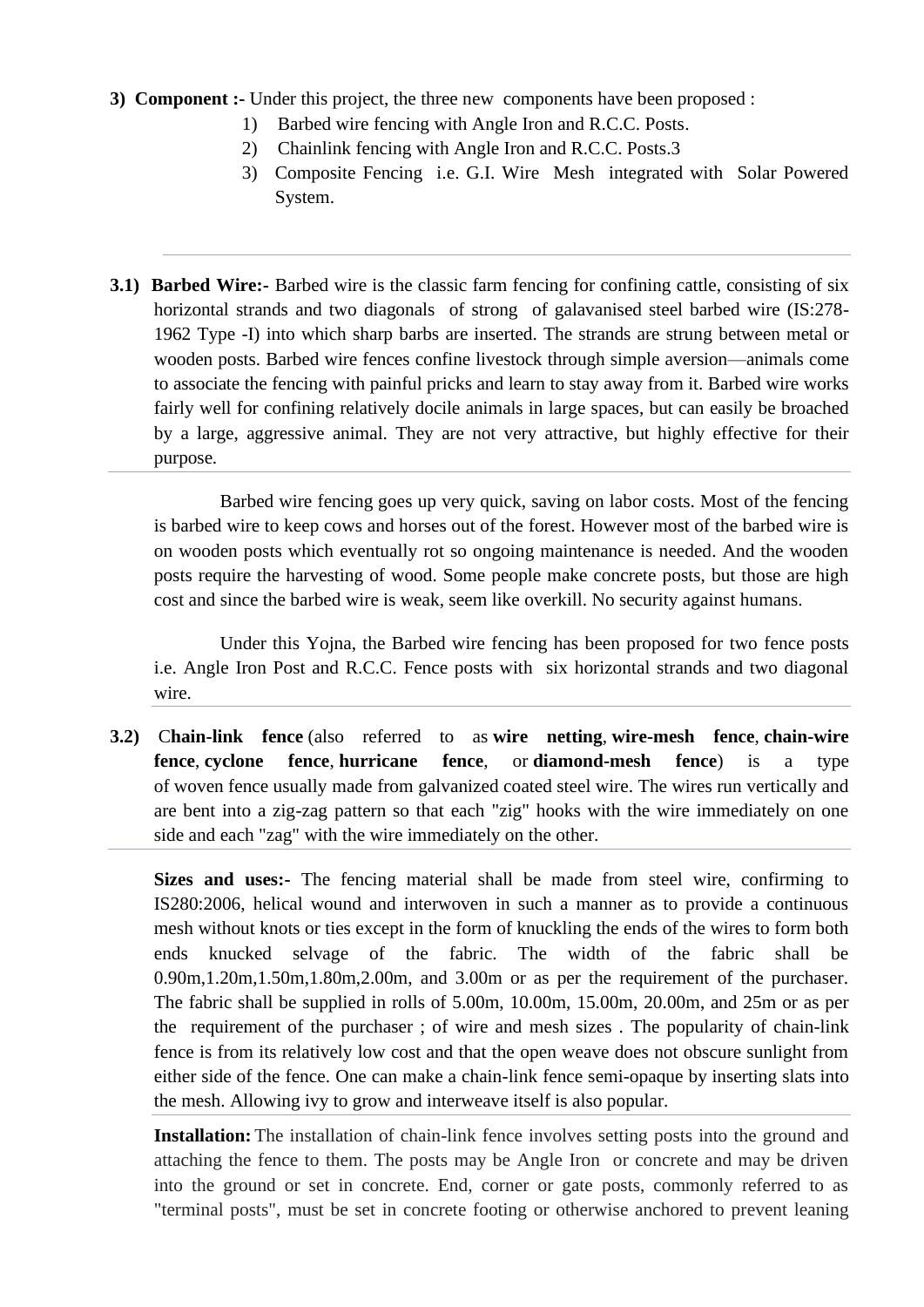under the tension of a stretched fence. Posts set between the terminal posts are called "line posts" and are set at intervals not to exceed 3.05 feet. The installer attaches the fence at one end, stretches it, and attaches at the other, easily removing the excess by "unscrewing" a wire. Finally, the installer ties the fence to the line posts with aluminium wire. In many cases, the installer stretches a bottom tension wire, sometimes referred to as "coil wire", between terminal posts to help minimize the in and out movement that occurs at the bottom of the chain-link mesh between posts. Top horizontal rails are used on most chain-link fences, although not necessary. Bottom rails may be added in lieu of bottom tension wires, and for taller fences, 10 feet or more, intermediate horizontal rails are often added. Once stretched, a bottom wire should be secured to the line posts and the chain-link mesh "hog ringed" to the tension wire 50mm on centre.

Under this Yojna, the Chain link ( Woven Mesh) fencing has been proposed for two fence posts i.e. Angle Iron Post and R.C.C. Fence posts with 100mm to 150mm mesh size woven with 5mm thick G.I. Wire .

# **3.3) Composite Fencing –Welded Wire Mesh/G.I. Woven Mesh integrated with Solar Fencing:**

Under this system, two types of models of composite fencing have been proposed for 1.50m and 1.80m heights which comprises 0.60m & 1.20m woven G.I. wire mesh / Welded wire mesh at the bottom of fence and  $2 \& 4$  horizontal strands for 1.50m height and 3 & 5 horizontal strands for 1.80m height of H.T. Wires at the top of fence which will be energized by Solar Modules .

**3.3.1) Welded Wire Mesh /G.I. Woven Mesh :-**This basic farm fencing is made from rigid wires arranged in vertical and horizontal rows with joints welded together. Typically the grid squares 50mm wide and 100mm or150mm tall. Welds may break, so this type is normally used for light-weight applications, such as confining small animals or to protect poultry or gardens. It can, for example, be used to keep foxes, coyotes, and other small predators away from small livestock. Welded wire fencing is typically made from 16-gauge or 14-gauge wire, and is sold in rolls that are 0.60m, 0.90m, 1.20m or 1.50m wide.

Under this scheme, the height of G.I. Woven mesh has been kept 0.60m & 1.20m which will be supported with Angle iron post of 35mmx35mm x5mm at 2.50m Centre to Centre and flat iron of 25mm x3mm.

**3.3.2) Solar Powered Electric Fence:** The solar powered fence electrifies the fence with pulsating current and these pulses are the "shock" felt by an animal that touches an electrified fence. Unlike a conventional fence, an electric fence is a psychological barrier such that animals learn to respect the fence. Any periphery can be solar fenced, though the cost differs with respect to the area to be fenced. An electric fence is a barrier that uses [electric shocks](https://en.wikipedia.org/wiki/Electric_shock) to deter animals or people from crossing a boundary. The [voltage](https://en.wikipedia.org/wiki/Voltage) of the shock may have effects ranging from discomfort to death. Most electric fences are used today for [agricultural fencing](https://en.wikipedia.org/wiki/Agricultural_fencing) and other forms of animal control, although they are frequently used to enhance the security of sensitive areas, such as military installations, prisons, and other security sensitive places; places exist where lethal voltages are used.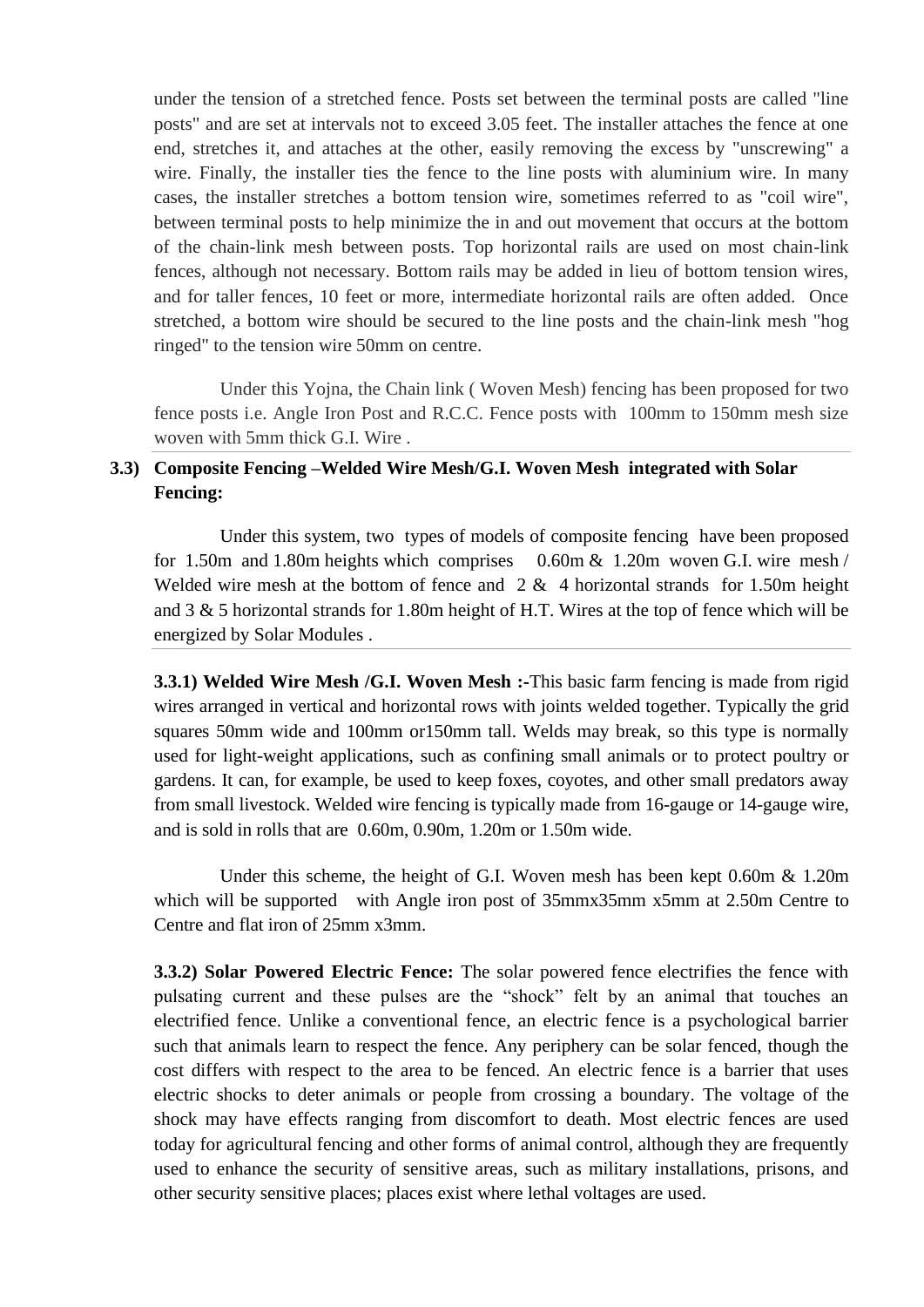Under Composite Fencing, two types of fencing systems have been taken up. In the first system, G.I. Wire woven mesh would be installed up to 0.60m height above ground level which is further integrated with solar powered fence of 0.60m height and 1.20m height thus having total height of 1.50m and 1.80m respectively. In the 2<sup>nd</sup> system, G.I. Wire woven mesh would be installed up to 1.20m height above ground level which is further integrated with solar powered fence of 0.30m height and 0.60m height thus having total height of 1.50m and 1.80m respectively. The indicative cost estimates are enclosed at Annexure- for reference.

4) **Maintenance:-** All types of agricultural fencing require regular maintenance to ensure their effectiveness. Cattle and horses are strong enough to go through most types of fence by main force, and occasionally do so when frightened or motivated by hunger, thirst, or sex drive. Weather, flood, fire, and damage from vandals or motor vehicle accidents can do similar damage and may allow livestock to escape.

# **5) Project Areas, Beneficiaries and Eligibility Criteria:-**

- 1) Project shall be implemented in all the districts of the State as per demand and need of farming community .
- 2) Farmers should have cultivated land as per revenue record in the state and have a compact piece of land.
- 3) Priority would be given to those farmers and group of 3 or more farmers whose cultivable land is adjacent to the forest lands and agriculture is being done on that land. The scheme will not be apply on barren and non-cultivable lands.
- 4) Preference for availing assistance would be given to the farmers whose livelihood source is Agriculture & Horticulture sector only.
- 6) Preference shall be given to community farming system and preferential areas would be those where cultivated land is in one compact patch in order to avoid legal complications.

### **6) Procedure for obtaining Administrative and Financial Sanction:**

- 6.1) Farmers willing to install Barbed Wire / Chainlink Fencing systems for availing project assistance shall submit an application along with supporting revenue papers with the concerned Deputy Director of Agriculture, who is the project sanctioning authority through Project Implementing Agency (PIA) in the development block i.e. Subject Matter Specialist on prescribed application form **(Annexure-A).**
- 6.2) The prescribed application forms shall be made available in all the offices of the Department at District, Block level and Circle level. Farmers can submit applications to the Agriculture Extension Officer of the area, Agriculture Development Officer, Subject Matter Specialist at the Block level.
- 6.3) The PIA/DNO shall maintain a beneficiary register as per format –B & C and submit the format B to DNO for obtaining Administrative approval .
- 6.4) D.N.O. shall issue administrative approval after scrutiny of the cases within 10 days from the date of receipt of cases from PIA's with a copy to the concerned bank, in case of Bank Loan.
- 6.5) DNO will ensure that the copy of technical specifications to be used in fencing work be supplied along with authorization letter to the concerned beneficiary as per format at **Annexure-E.**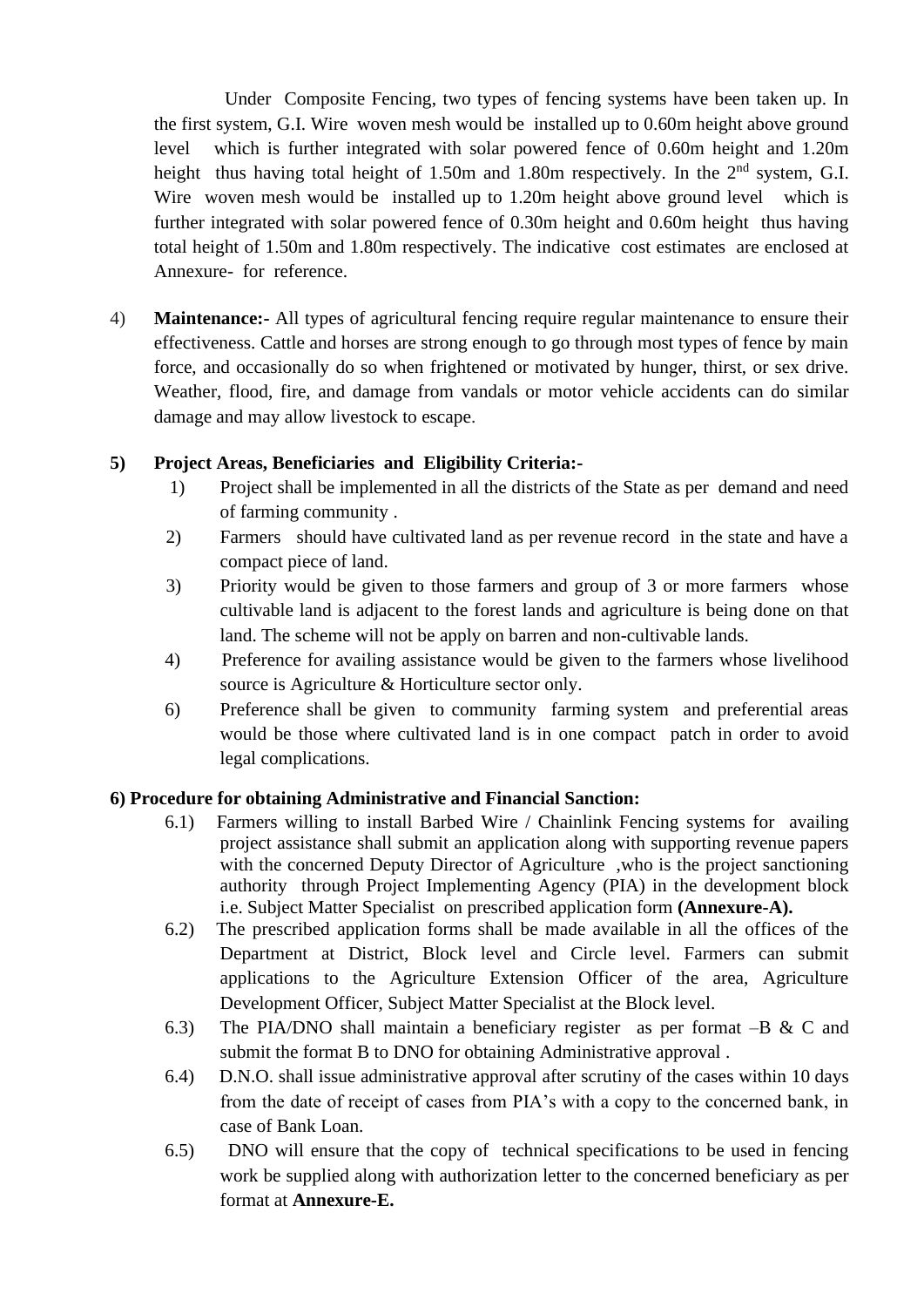- 6.6**)** The DNO shall issue authorization letter in favour of the beneficiary for the installation of Barbed wire/Chainlink fencing as per recommendation of PIA on the prescribed authorization letter given at **Annexure-D.**
- 6.7) DNO shall sanction the projects and project assistance as per the final assessment and recommendation received from the PIA within 20 days from receipt of such request. Completion period of each sub-project should be 90 days from the issue date of authorization letter.

### **7) Pattern of Financial Assistance:**

**7.1) Barbed Wire Fencing :-** Under this component, the financial assistance shall be provided for two different types of fence posts i.e. Angle Iron Post and R.C.C. Posts with a fence height of 1.50m for a maximum perimeter of 3000m farm field. The financial assistance pattern shall be under:

**7.1.1) Financial Assistance under Barbed Wire Fencing with Angle Iron Posts:** Under this system, the beneficiary would be provided subsidy @ 50% limited to Rs. 208/- per meter (maximum) or as per the actual work done basis whichever is less for erecting and installation of barbed wire fencing with angle iron fence posts. Indicative total unit cost of Barbed Wire Fencing with Angle Iron Posts derived from detailed cost estimates enclosed at **Annexure- I to V** is as under :

| <b>Model</b>       | Perimeter of<br><b>Farm Land</b> | <b>Total Cost</b> | Cost per meter<br>(Rs.) |
|--------------------|----------------------------------|-------------------|-------------------------|
|                    | (Meter)                          |                   |                         |
|                    | 2                                | 3                 | 4                       |
| Model 1            | 100                              | 43246             | 430                     |
| Model 2            | 500                              | 209082            | 420                     |
| Model 3            | 1000                             | 416011            | 420                     |
| Model 4            | 2000                             | 830357            | 420                     |
| Model <sub>5</sub> | 3000                             | 1244460           | 410                     |
|                    | <b>Average of Above</b>          |                   | 416                     |

**7.1.2) Financial Assistance under Barbed Wire Fencing with R.C.C Posts:**  Under this system, Farmers would be provided subsidy @ 50% limited to Rs 265/- per meter(maximum) or as per the actual work done basis whichever is less for erecting barbed wire fencing with R.C.C. Fence posts. Indicative total unit Cost of Barbed Wire Fencing with R.C.C. Posts derived from detailed cost estimates enclosed at **Annexure- VI to X** is as under :

| <b>Model</b> | <b>Perimeter of</b><br><b>Farm Land</b><br>(Meter) | <b>Total Cost</b> | Cost per meter $(Rs.)$ |
|--------------|----------------------------------------------------|-------------------|------------------------|
|              | 2                                                  |                   |                        |
| Model 1      | 100                                                | 54946.53          | 550                    |
| Model 2      | 500                                                | 265355.59         | 530                    |
| Model 3      | 1000                                               | 528002.01         | 530                    |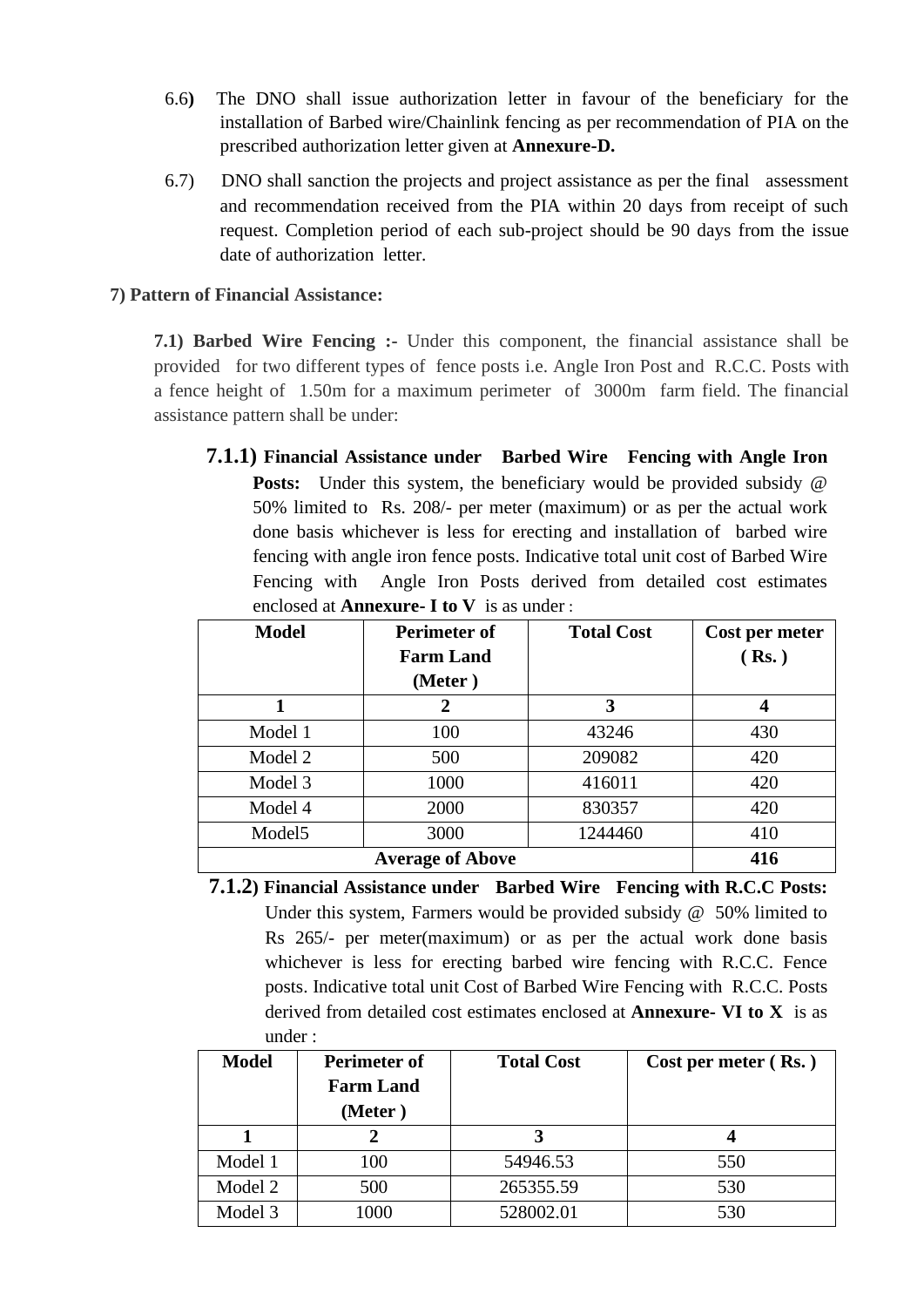| Model 4                 | 2000 | 1053781.39 | 530 |
|-------------------------|------|------------|-----|
| Model 5                 | 3000 | 1579317.50 | 530 |
| <b>Average of Above</b> |      |            | 530 |

**7.2) Chain link Fencing :-** Under this component, the financial assistance shall be provided for two different types of fence posts such as Angle Iron Post and R.C.C. Posts with a fence height of 1.50m for a maximum perimeter of 3000m farm field. The financial pattern shall be under:

**7.2.1)** Farmers would be provided subsidy @ 50% limited to Rs. 320/- per meter (maximum) or as per the actual work done basis whichever is less for installation of Chain Link fencing with angle iron fence posts. Indicative total unit Cost of Chain link Fencing with Angle Iron Posts derived from detailed cost estimates enclosed at **Annexure- XI to XV** is as under :

| <b>Model</b> | Perimeter of Farm       | <b>Total Cost</b> | <b>Cost</b><br>meter<br>per |
|--------------|-------------------------|-------------------|-----------------------------|
|              | <b>Land</b> (Meter)     |                   | (Rs.)                       |
|              | $\overline{2}$          | 3                 | 4                           |
| Model 1      | 100                     | 56999.00          | 570                         |
| Model 2      | 500                     | 278771.00         | 560                         |
| Model 3      | 1000                    | 647207.00         | 650                         |
| Model 4      | 2000                    | 1292793.00        | 650                         |
| Model 5      | 3000                    | 1938203.00        | 650                         |
|              |                         |                   | 642 or say Rs.              |
|              | <b>Average of above</b> |                   | $640/-$                     |

**7.2.2)** Farmers would be provided subsidy @ 50% limited to Rs 350/- per meter (maximum) or as per the actual work done basis whichever is less for erecting / installation of Chain link fencing with R.C.C. Fence posts. Indicative total unit Cost of Barbed Wire Fencing with R.C.C. Posts derived from detailed cost estimates enclosed at **Annexure- XVI to XX** is as under :

| <b>Model</b> | Perimeter of Farm<br><b>Land (Meter)</b> | <b>Total Cost</b> | Cost<br>meter<br>per<br>(Rs.) |
|--------------|------------------------------------------|-------------------|-------------------------------|
| 1            | $\mathbf 2$                              | 3                 | 4                             |
| Model 1      | 100                                      | 67745.00          | 680.00                        |
| Model 2      | 500                                      | 329823.00         | 660.00                        |
| Model 3      | 1000                                     | 709920.00         | 710.00                        |
| Model 4      | 2000                                     | 1417613.00        | 710.00                        |
| Model 5      | 3000                                     | 2125307.00        | 710.00                        |
|              |                                          |                   | 706 or say Rs.                |
|              | <b>Average of above</b>                  |                   | $700/-$                       |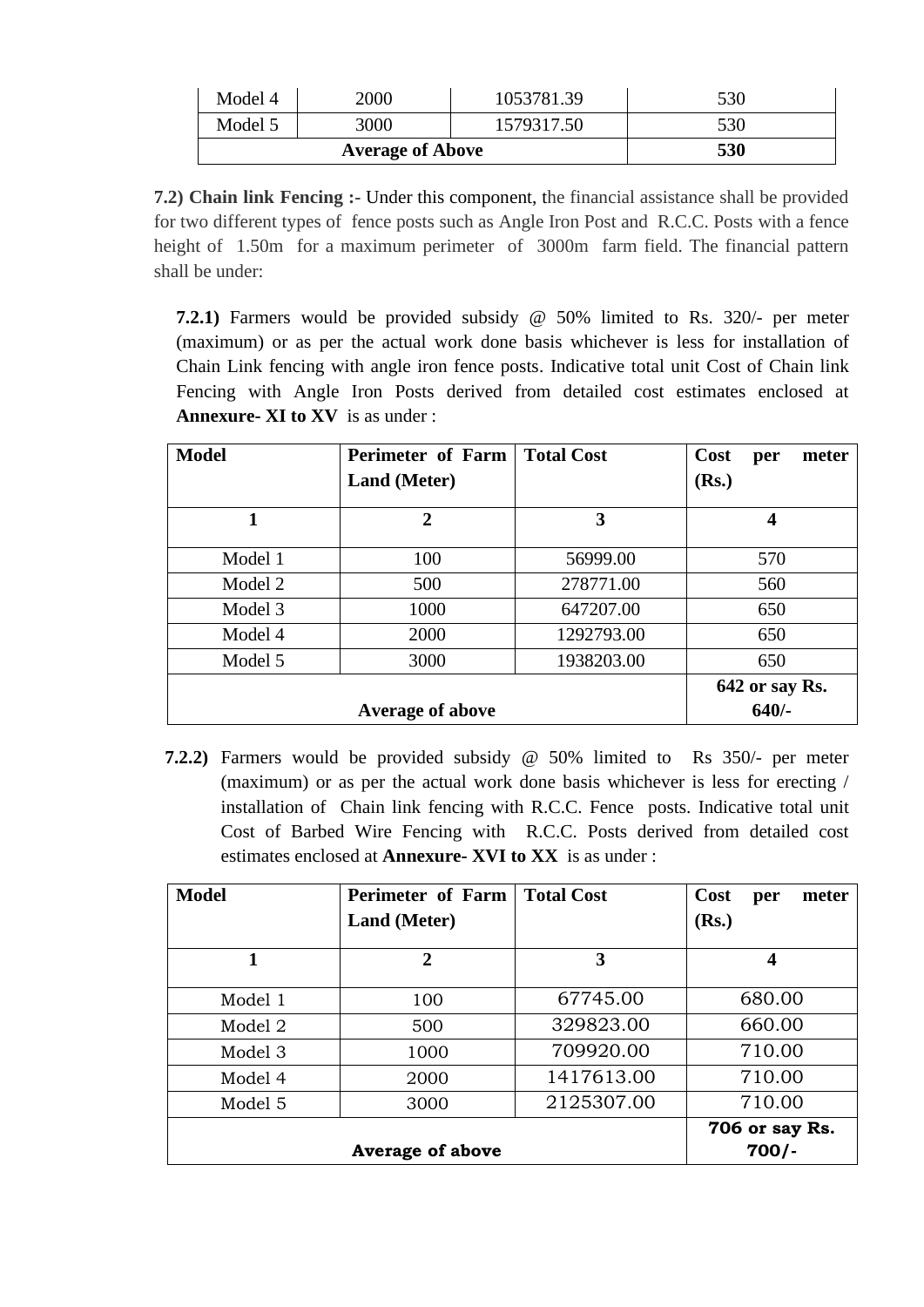**7.3) Composite Fencing integrated with Welded Mesh & Solar Powered System:-** Under this component , two types of fencing systems have been taken up. The financial assistance @ 70% has been proposed up to 3000meter perimeter of cultivated land on actual measurements basis as per norms.

**6.3.1)** In the first system, G.I. Wire woven mesh would be installed up to 0.60m height above ground level which is further integrated with solar powered fence of 0.60m height and 1.20m height thus having total height of 1.50m and 1.80m respectively. The indicative cost estimates are enclosed at **Annexure-XXI to XXXVIII** for reference.

 The detail of unit cost for Composite Fencing of 0.60m high G.I. Wire mesh / welded mesh integrated with 0.90 m high solar fence for 1.50meter height derived from detailed cost estimates is as under:-

| <b>Model</b> | <b>Perimeter</b> | of<br>No.           | Unit           | <b>Financial</b>  | <b>Beneficiaries</b> |
|--------------|------------------|---------------------|----------------|-------------------|----------------------|
|              | of Fence (       | &<br><b>Strands</b> | Cost per       | <b>Assistance</b> | <b>Share</b><br>per  |
|              | <b>Running</b>   | Height              | <b>Running</b> | @70%per           | $rmt.$ (Rs.)         |
|              | Meter)           |                     | <b>Meter</b>   | <b>Running</b>    |                      |
|              |                  |                     | (Rs.)          | <b>Meter</b>      |                      |
|              |                  |                     |                | (Rs.)             |                      |
| Model-1      | 100              | 4Wires (1.50m)      | 1370.00        | 959.00            | 411.00               |
| Model-2      | 200              | 4Wires (1.50m)      | 1080.00        | 756.00            | 324.00               |
| Model -3     | 300              | 4Wires (1.50m)      | 990.00         | 693.00            | 297.00               |
| Model-4      | 500              | 4Wires (1.50m)      | 910.00         | 637.00            | 273.00               |
| Model-5      | 750              | 4Wires (1.50m)      | 870.00         | 609.00            | 261.00               |
| Model-6      | 1000             | 4Wires (1.50m)      | 850.00         | 595.00            | 255.00               |
| Model-7      | 1500             | 4Wires (1.50m)      | 830.00         | 581.00            | 249.00               |
| Model-8      | 2000             | 4Wires (1.50m)      | 820.00         | 574.00            | 246.00               |
| Model-9      | 3000             | 4Wires (1.50m)      | 810.00         | 567.00            | 243.00               |

The detail of unit cost for Composite Fencing of 0.60m high G.I. Wire mesh / welded mesh integrated with 1.20m high solar fencing for 1.80meter height derived from detailed cost estimates is as under:-

| <b>Model</b> | <b>Perimeter</b> | <b>of</b><br>No.    | Unit           | <b>Financial</b>  | <b>Beneficiaries</b> |
|--------------|------------------|---------------------|----------------|-------------------|----------------------|
|              | of Fence (       | &<br><b>Strands</b> | Cost per       | <b>Assistance</b> | <b>Share</b><br>per  |
|              | <b>Running</b>   | <b>Height</b>       | <b>Running</b> | @70%per           | $rmt.$ (Rs.)         |
|              | Meter)           |                     | <b>Meter</b>   | <b>Running</b>    |                      |
|              |                  |                     | (Rs.)          | <b>Meter</b>      |                      |
|              |                  |                     |                | (Rs.)             |                      |
| Model-1      | 100              | 5Wires (1.80m)      | 1420.00        | 994.00            | 426.00               |
| Model-2      | 200              | 5Wires (1.80m)      | 1120.00        | 784.00            | 336.00               |
| Model -3     | 300              | 5Wires (1.80m)      | 1030.00        | 721.00            | 309.00               |
| Model-4      | 500              | 5Wires (1.80m)      | 950.00         | 665.00            | 285.00               |
| Model-5      | 750              | 5Wires (1.80m)      | 910.00         | 637.00            | 273.00               |
| Model-6      | 1000             | 5Wires (1.80m)      | 890.00         | 623.00            | 267.00               |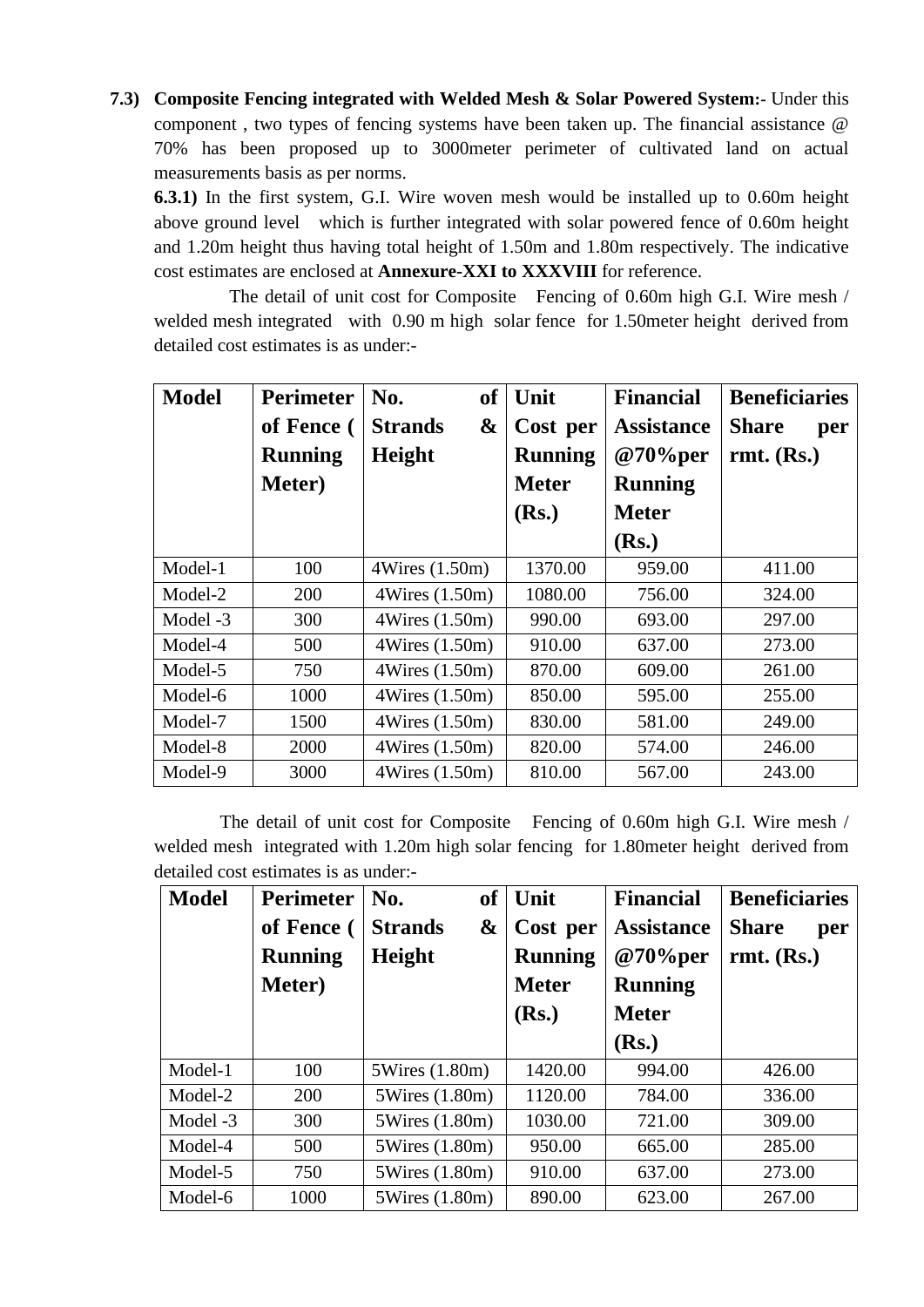| Model-7 | '500 | 5Wires (1.80m) | 870.00 | 609.00 | 261.00 |
|---------|------|----------------|--------|--------|--------|
| Model-8 | 2000 | 5Wires (1.80m) | 860.00 | 602.00 | 258.00 |
| Model-9 | 3000 | 5Wires (1.80m) | 850.00 | 595.00 | 255.00 |

**7.3.2)** In the 2<sup>nd</sup> system, G.I. Wire woven mesh would be installed up to 1.20m height above ground level which is further integrated with solar powered fence of 0.30m height and 0.60m height thus having total height of 1.50m and 1.80m respectively. The indicative cost estimates are enclosed at **Annexure- XXXIX to LVI** for reference.

 The detail of unit cost for Composite Fencing of 1.20m high G.I. Wire mesh / welded mesh integrated with 0.30m high solar fencing for 1.50meter height derived from detailed cost estimates is as under:-

| <b>Model</b> | <b>Perimeter</b><br>of Fence ( | <b>of</b><br>No.<br>&<br><b>Strands</b> | Unit<br>Cost per | <b>Financial</b><br><b>Assistance</b> | <b>Beneficiaries</b><br><b>Share</b><br>per |
|--------------|--------------------------------|-----------------------------------------|------------------|---------------------------------------|---------------------------------------------|
|              | <b>Running</b>                 | Height                                  | <b>Running</b>   | @70%per                               | $rmt.$ (Rs.)                                |
|              | Meter)                         |                                         | <b>Meter</b>     | <b>Running</b>                        |                                             |
|              |                                |                                         | (Rs.)            | <b>Meter</b>                          |                                             |
|              |                                |                                         |                  | (Rs.)                                 |                                             |
| Model-1      | 100                            | 2Wires (1.50m)                          | 1490.00          | 1043.00                               | 447.00                                      |
| Model-2      | 200                            | 2Wires (1.50m)                          | 1200.00          | 840.00                                | 360.00                                      |
| Model -3     | 300                            | 2Wires (1.50m)                          | 1100.00          | 770.00                                | 330.00                                      |
| Model-4      | 500                            | 2Wires (1.50m)                          | 1020.00          | 714.00                                | 306.00                                      |
| Model-5      | 750                            | 2Wires (1.50m)                          | 980.00           | 686.00                                | 294.00                                      |
| Model-6      | 1000                           | 2Wires (1.50m)                          | 970.00           | 679.00                                | 291.00                                      |
| Model-7      | 1500                           | 2Wires (1.50m)                          | 950.00           | 665.00                                | 285.00                                      |
| Model-8      | 2000                           | 2Wires (1.50m)                          | 940.00           | 658.00                                | 282.00                                      |
| Model-9      | 3000                           | 2Wires (1.50m)                          | 930.00           | 651.00                                | 279.00                                      |

The detail of unit cost for Composite Fencing of 1.20m high G.I. Wire mesh / welded mesh integrated with 0.60m high solar fencing for 1.80meter height derived from detailed cost estimates is as under:-

| <b>Model</b> | <b>Perimeter</b> | <b>of</b><br>No.    | Unit           | <b>Financial</b>  | <b>Beneficiaries</b> |
|--------------|------------------|---------------------|----------------|-------------------|----------------------|
|              | of Fence (       | &<br><b>Strands</b> | Cost per       | <b>Assistance</b> | <b>Share</b><br>per  |
|              | <b>Running</b>   | <b>Height</b>       | <b>Running</b> | @70%per           | $rmt.$ (Rs.)         |
|              | Meter)           |                     | <b>Meter</b>   | <b>Running</b>    |                      |
|              |                  |                     | (Rs.)          | <b>Meter</b>      |                      |
|              |                  |                     |                | (Rs.)             |                      |
| Model-1      | 100              | 3Wires (1.80m)      | 1530.00        | 1071.00           | 459.00               |
| Model-2      | 200              | 3Wires (1.80m)      | 1240.00        | 868.00            | 372.00               |
| Model -3     | 300              | 3Wires (1.80m)      | 1140.00        | 798.00            | 342.00               |
| Model-4      | 500              | 3Wires (1.80m)      | 1060.00        | 742.00            | 318.00               |
| Model-5      | 750              | 3Wires (1.80m)      | 1020.00        | 714.00            | 306.00               |
| Model-6      | 1000             | 3Wires (1.80m)      | 1000.00        | 700.00            | 300.00               |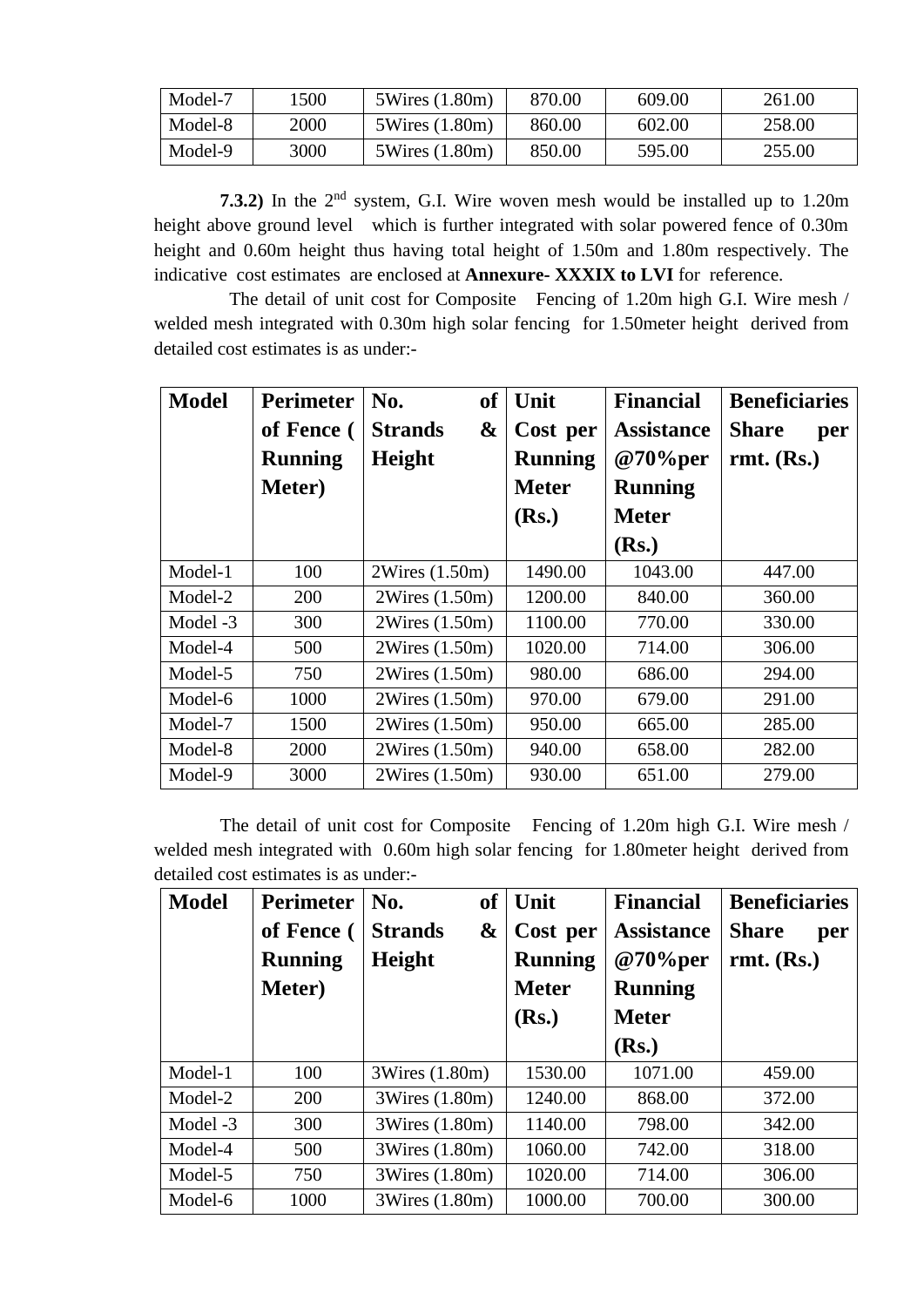| Model-7 | .500 | 3Wires (1.80m) | 980.00 | 686.00 | 294.00 |
|---------|------|----------------|--------|--------|--------|
| Model-8 | 2000 | 3Wires (1.80m) | 970.00 | 679.00 | 291.00 |
| Model-9 | 3000 | 3Wires (1.80m) | 960.00 | 672.00 | 288.00 |

**Note :-**

- **8) Mode of Implementation:-** The programme will be implemented by the Deputy Directors of 10 districts through Project Implementing Agency (PIA) in the development block i.e. Subject Matter Specialist. In Tribal districts, the District Agriculture Officer, Keylong & Assistant Project Officer, Kaza of Lahaul& Spiti District, District Agriculture Officer ,Reckongpeo , Distrct Kinnaur, Subject Matter Specialist Pangi and Bharmour of District Chamba in their respective areas/ districts will act as Project Sanctioning Authority as well as Project Implementation Agencies (PIA,s ). The PIAs shall be responsible for identification and selection of the potential beneficiaries.
- **9) Implementation Process:-** The project would be implemented as per the process given below:
	- 9.1) First two components i.e. Barbed Wire Fencing and Chain link Fencing shall be implemented by the beneficiary himself mode as per approved specifications, rates and terms & conditions. The beneficiary will apply to the Deputy Director of Agriculture of concerned district on prescribed format supplied by the department through concerned Subject Matter Specialist. The Deputy Director of Agriculture will sanction the scheme and award the work to the concerned beneficiary along with a copy of specifications and rates applicable. The assistance would be released to the beneficiary through direct benefit transfer (DBT) in their bank accounts after field monitoring of fencing on their agricultural fields.
	- 9.2) The Composite Fencing integrated with **Woven/Welded Mesh & Solar Powered System** shall be implemented through the service providers already empanelled for Solar Fencing work on the basis of item wise rates finalized by department for solar fencing, however other terms & conditions, application format and other formats already circulated shall remain as such. Before installing the composite fencing system, the beneficiaries are allowed to choose welded mesh as well as Woven mesh in view of financial resources. The rates for extra items i.e. welded Mesh etc. over and above the approved cost shall be borne by the beneficiaries themselves.
- **10) Monitoring and Evaluation: -** This would help in bringing about need based modifications in the operational modalities of the project and would provide guidance with regard to facilitation required for the success of the project both to the beneficiaries and implementing department. It would be done by the;
	- 10.1) State level project implementation unit, D.N.O. and PIA.
		- 1) Core team will carry out 100% physical verification of Fencing Systems installed under the scheme.
		- 2) PIA will carry out 20% of the total nos. of Fence systems installed in their respective blocks.
		- 3) Deputy Director of Agriculture cum DNO will carry out 5% of the fence systems installed in the district.
		- 4) Random physical verification in each district will be carried out by HQ officers.
	- 10.2) By an independent agency having sufficient experience and knowledge of the project if required.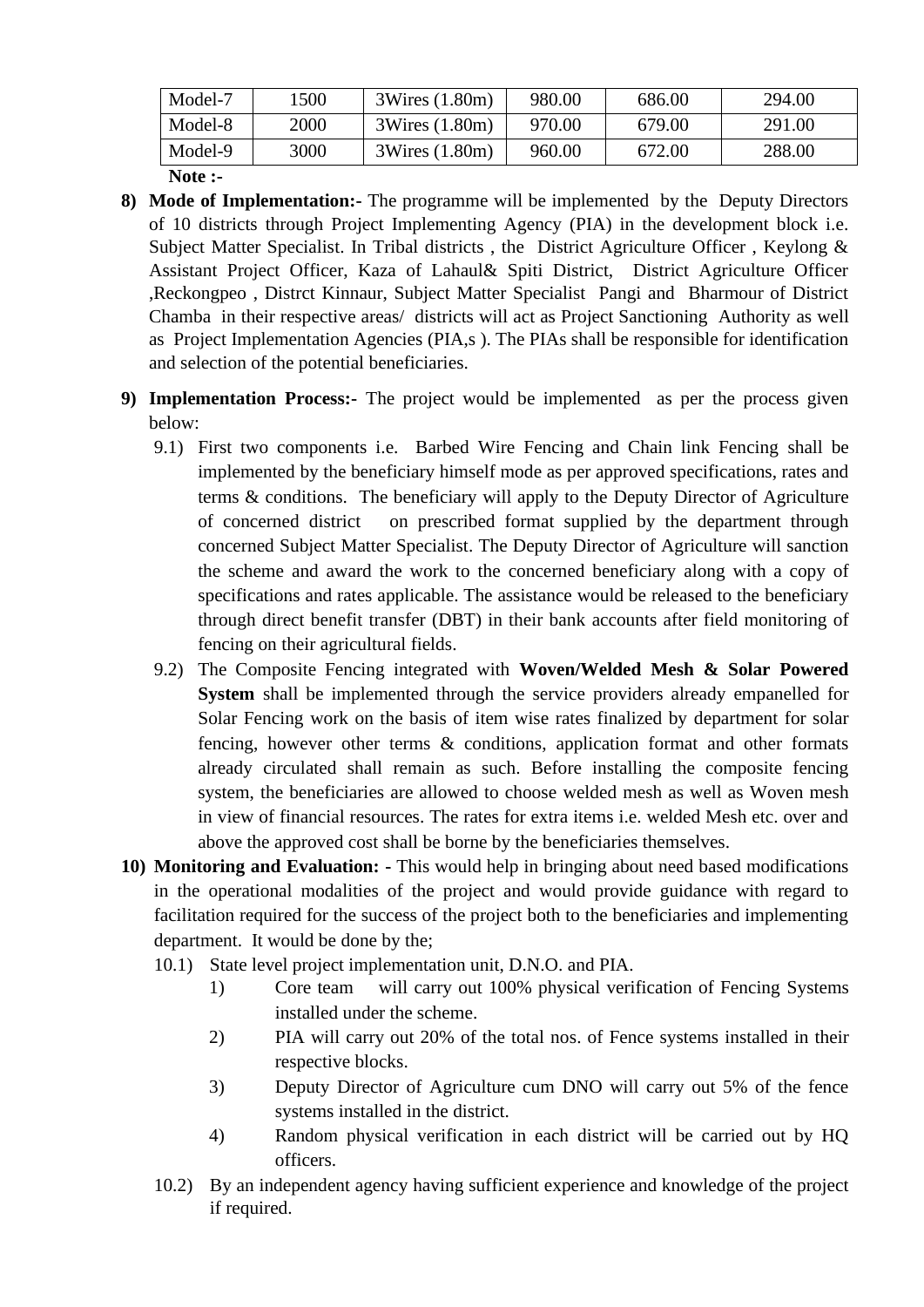10.3) The PIA will ensure submission of detailed Monthly & Quarterly Progress Report (MPR & QPR) by  $5<sup>th</sup>$  of every month/ quarter on the prescribed format. Similarly, detailed Annual Progress Report (APR) should be sent within three months after closure of financial year.

# **11) Expected Outcome:**

- 1) 20% to 25% increase in yield of crop production due to protection from wild / stray animals/ monkey menace.
- 2) 50% relief in drudgery of guarding the fields during nights over the whole season.
- 3) Self-reliant agro-bio diverse farming possible.
- 4) Prosperity in rural areas.
- 5) Ultimately help the farmer achieve their right to security of food, nutrition and livelihood, reduce mental and physical stress and lead sustainable family life of better quality.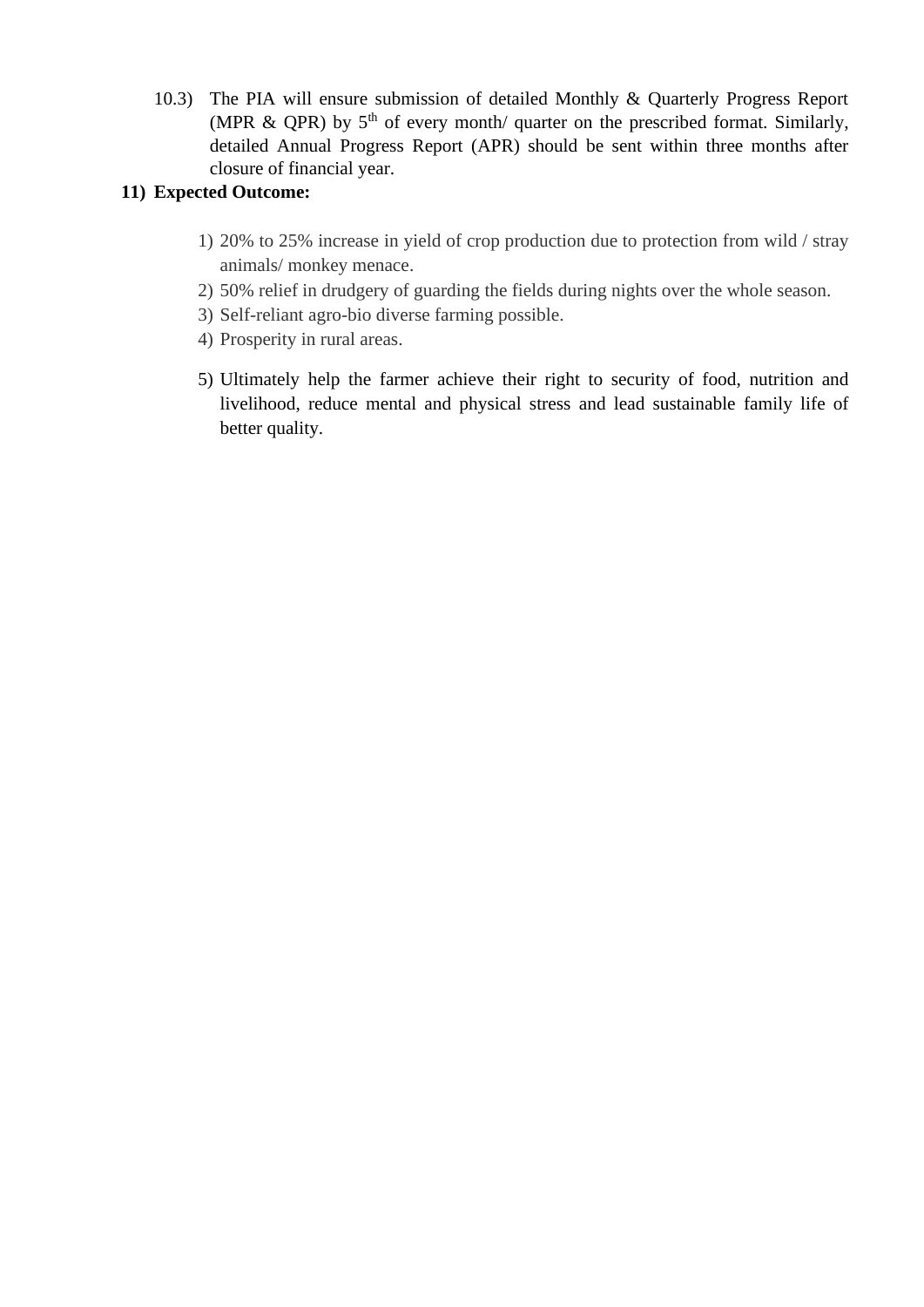### **Annexure&A**

# **d`f**'**k foHkkx fgekpy izns'k**

# **eq[;ea=h [ksr laj{k.k ;kstuk ¼O;fDrxr & vkosnu i=½ ¼eq¶r½**

**ikliksVZ QksVks**

| dsoy dk;kZy; Á;ksx ds fy, |                          |
|---------------------------|--------------------------|
| vkosnu la0 %&             | vkosnu dh frfFk %&       |
|                           | nLrkost tkap dh frfFk %& |
|                           | izfof'V dh frfFk %&      |

lsok esa]

|                                             |                                                                                                                           | mi d`f'k funs"kd@ftyk d`f'k vf/kdkjh@lgk;d ifj;kstuk vf/kdkjh@fo'k;okn fo"ks'kK<br>______________] ftyk ___________ fg0 iz0A |  |  |  |  |                      |  |                          |  |
|---------------------------------------------|---------------------------------------------------------------------------------------------------------------------------|------------------------------------------------------------------------------------------------------------------------------|--|--|--|--|----------------------|--|--------------------------|--|
| fo'k; %&                                    | eq[;ea=h [ksr laj{k.k ;kstuk ds vUrxZr dkUVsnkj rkj@psufyUd ckM+ yxkus ds fy,<br>foÙkh; lgk;rk izklr djus gsrw vkosnu i=A |                                                                                                                              |  |  |  |  |                      |  |                          |  |
| egksn;]                                     |                                                                                                                           |                                                                                                                              |  |  |  |  |                      |  |                          |  |
| 1- IkekU; tkudkjh %                         |                                                                                                                           |                                                                                                                              |  |  |  |  |                      |  |                          |  |
| Js.kh ____________ ¼,IVh@,IIh@vkschIh@tujy½ |                                                                                                                           |                                                                                                                              |  |  |  |  |                      |  |                          |  |
|                                             |                                                                                                                           |                                                                                                                              |  |  |  |  |                      |  |                          |  |
| fiu                                         |                                                                                                                           |                                                                                                                              |  |  |  |  | Qksu ua0 ,lVhMh dksM |  | $If \text{gr} \qquad \%$ |  |
|                                             |                                                                                                                           |                                                                                                                              |  |  |  |  |                      |  |                          |  |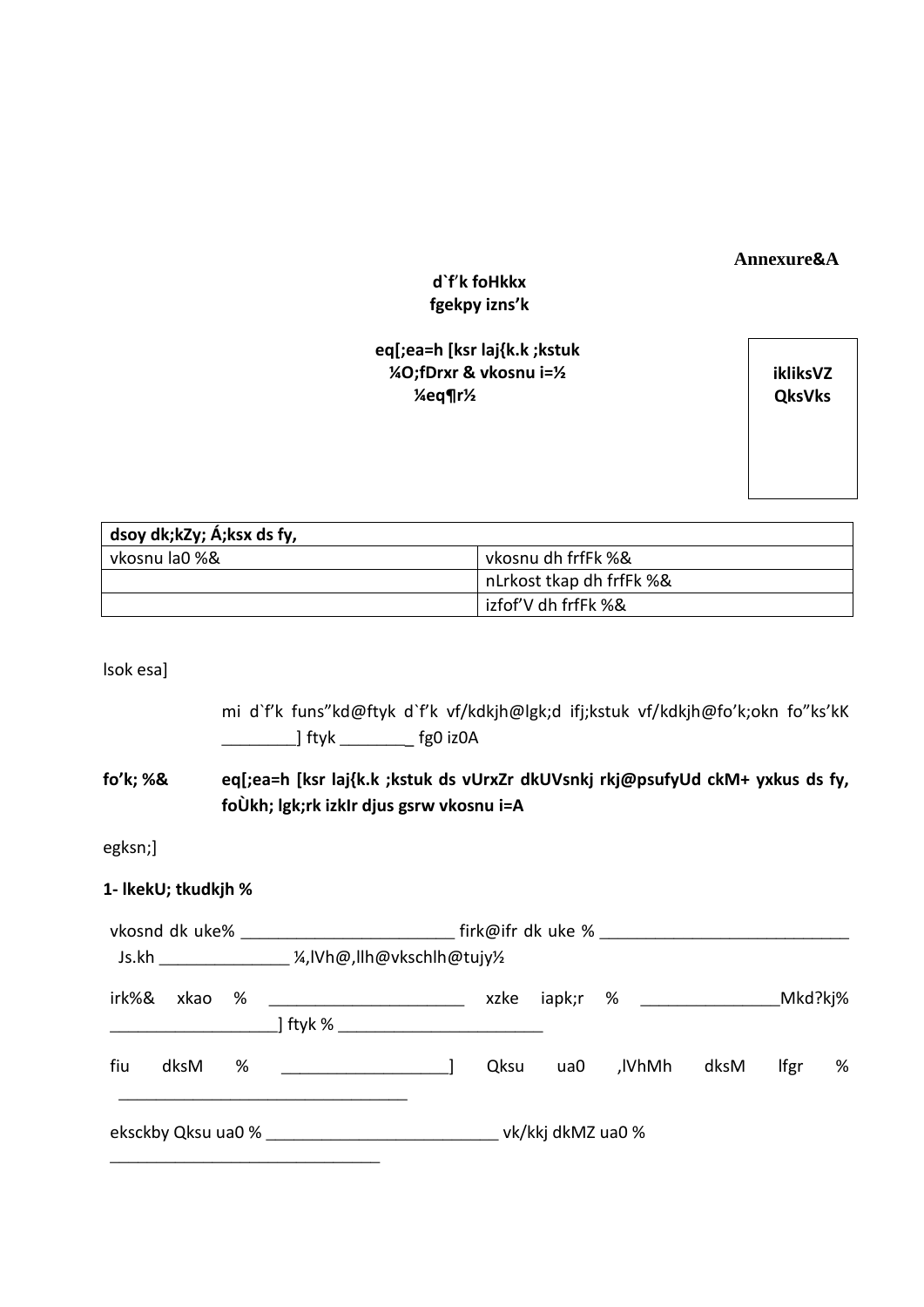iq#'k@efgyk \_\_\_\_\_\_\_\_\_\_\_\_\_\_\_\_\_\_\_\_\_\_\_ "kkjhfjd fodykaxrk ¼gka@ugha½

# **2- cSad [kkrk fooj.k %**

\_\_\_\_\_\_\_\_\_\_\_\_\_\_\_\_\_\_\_\_\_\_\_\_\_\_\_\_\_

| $2 - 1$      | cSad                                                                                                                      |    | [kkrs | eas        |                  | fdlku  | dk | uke | $\%$ |
|--------------|---------------------------------------------------------------------------------------------------------------------------|----|-------|------------|------------------|--------|----|-----|------|
| $2 - 2$      |                                                                                                                           |    | [kkrk |            |                  | la[:k] |    |     | $\%$ |
| $2 - 3$      | cSad                                                                                                                      | dk | uke   |            | o cSad "kk[kk dk |        |    | irk | %    |
| $2 - 4$<br>% |                                                                                                                           |    |       | vkbZ,Q,llh |                  |        |    |     | dksM |
|              | 3- Hkwfe fooj.k %                                                                                                         |    |       |            |                  |        |    |     |      |
| $3 - 1$      |                                                                                                                           |    |       |            | [ksr             |        |    |     | dk   |
| $3 - 2$      | $\%$                                                                                                                      |    |       |            | [kkrk@[krkSuh    |        |    |     | la0  |
|              | 3-3 [ksr dk LFkku % v <sup>y</sup> xkao % _________________ Ck <sup>y</sup> Mkd?kj % ______________ 1 <sup>y</sup> ftyk % |    |       |            |                  |        |    |     |      |
|              |                                                                                                                           |    |       |            |                  |        |    |     |      |
|              | 3-5 ckM+ ds fy, izLrkfor {ks= 1/4gSDVs;j1/2 % __________________________________                                          |    |       |            |                  |        |    |     |      |

3-6 LokfeRo dh fLFkfr% ¼vizklafxd izfof'V fpfUgr djsa½ Lo;a ekfyd@la;qDr ekfyd@ fojklr ¼iSf=d@vU; ½ @vU; Lohd`r fojklrukek A

#### **4- izLrkfor CkkM+ %**

| ckM+ dh fdLe | yEckbZ ¼ehVj½ | CkkM+cfUn {ks=<br>$\frac{1}{4}$ gSDVs; $\frac{1}{2}$ | vugekfur ykxr izfr<br>ehVi | dgy ykxr |
|--------------|---------------|------------------------------------------------------|----------------------------|----------|
|              |               |                                                      |                            |          |
|              |               |                                                      |                            |          |

**5- izLrkfor ckM+ {ks= ds vUnj orZeku esa mxkbZ xbZ Qlysa o izLrkfor Qlysa ¼nksuksa ckxokuh ,oa d`f**'k**½ %**

| dze la0                                         | rq | Qly | $\{ks = \frac{1}{4}gSDVs\}$ |  |  |  |
|-------------------------------------------------|----|-----|-----------------------------|--|--|--|
| v1/2 ckM+ yxkus ls igys                         |    |     |                             |  |  |  |
|                                                 |    |     |                             |  |  |  |
|                                                 |    |     |                             |  |  |  |
| c <sup>1</sup> / <sub>2</sub> ckM+ yxkus ds ckn |    |     |                             |  |  |  |
|                                                 |    |     |                             |  |  |  |
|                                                 |    |     |                             |  |  |  |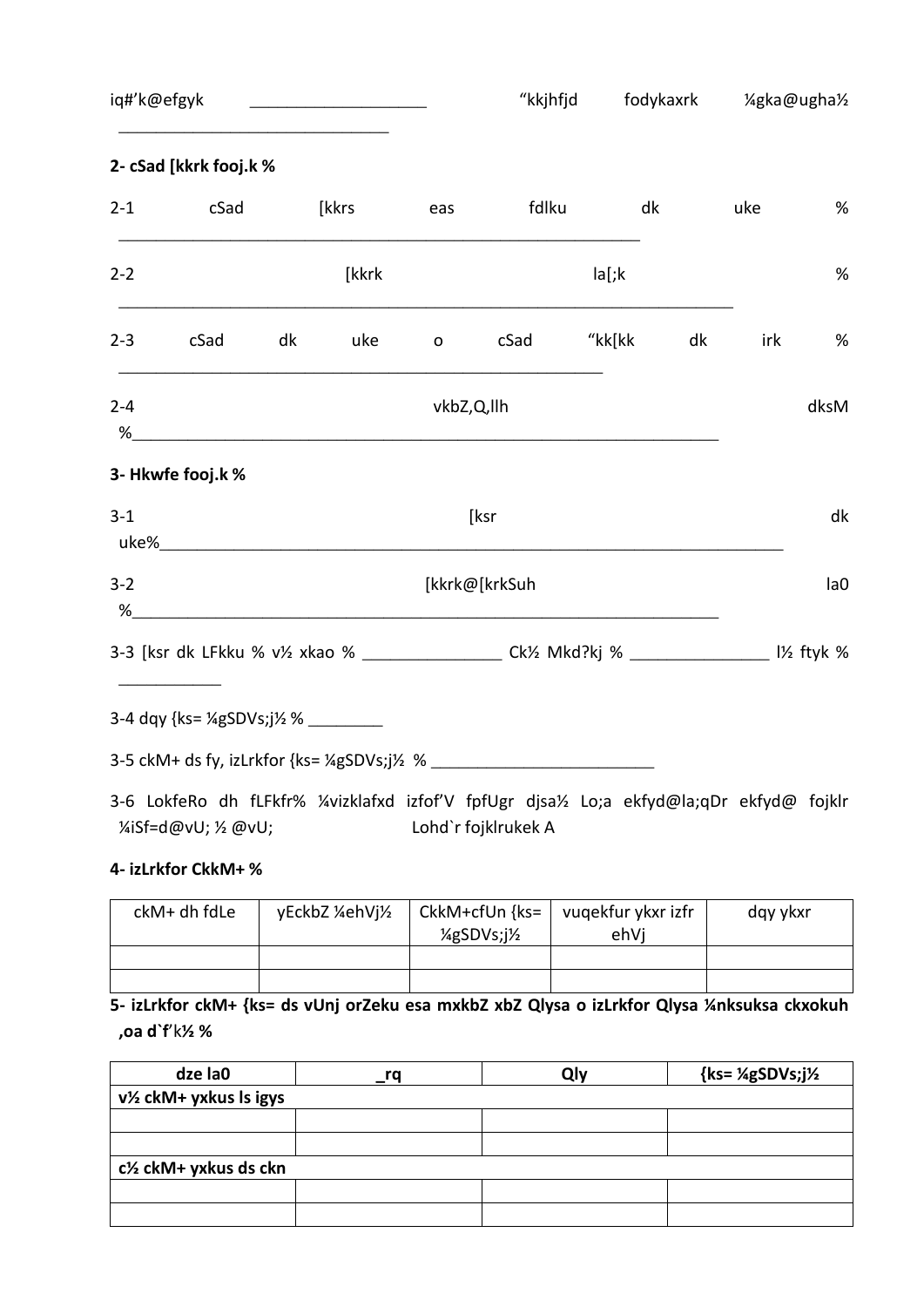|                            |                                                                                                                                                                                                                                                                     | dgy %& |   |
|----------------------------|---------------------------------------------------------------------------------------------------------------------------------------------------------------------------------------------------------------------------------------------------------------------|--------|---|
| $ -$<br>.<br>$\sim$ $\sim$ | $\sim$ 0.000 $\sim$ 0.000 $\sim$ 0.000 $\sim$ 0.000 $\sim$ 0.000 $\sim$ 0.000 $\sim$ 0.000 $\sim$ 0.000 $\sim$ 0.000 $\sim$ 0.000 $\sim$ 0.000 $\sim$ 0.000 $\sim$ 0.000 $\sim$ 0.000 $\sim$ 0.000 $\sim$ 0.000 $\sim$ 0.000 $\sim$ 0.000 $\sim$ 0.000 $\sim$ 0.000 |        | . |

vr% vkils vuqjks/k fd;k tkrk gS fd dkUVsnkj rkj@psufyUd ckM+ ds fy, esjs izLrko dks eatwjh tYn iznku djus dh d`ik djsa A

Hkonh;]

\_\_\_\_\_\_\_\_\_\_\_\_\_\_\_\_\_\_\_\_\_\_\_\_\_\_\_\_\_\_

gLrk{kj \_\_\_\_\_\_\_\_\_\_\_\_\_\_\_\_\_\_\_\_\_\_\_\_

fdlku dk UkkEk o iwjk irk \_\_\_\_\_\_\_\_\_\_\_\_

 $f$ nukad $\rule{1em}{0.15mm}$ 

fuEufyf[kr nLrkostksa dks lyaXu dj fn;k x;k gS %

1- rfrek o tekcUnh dh izfr ¼lEcfU/kr iVokjh }kjk tkjh dh xbZ ½A

2- fcdzhukek@fojklrukek@lg&ekfyd ls vukifr izek.k i=@foHkktuukek@dksbZ nwljk ¼Li'V djsa ½ dh vfHkizekf.kr izfr A

3- cSad iklcqd ds izFke i`'B dh Nk;k izfr ¼UkkEk o iwjk irk ½A

4- vk/kkj dkMZ dh Nk;k izfrA

# **Annexure-B**

# **Mukhya Mantri Khet Sanrakshan Yojna**

**Format to be filled in by the PIA for submission to District Nodal Officer for obtaining Administrative Approval of the project proposal.**

|    | Date of receipt of Application      |  |
|----|-------------------------------------|--|
| 2. | Date of spot inspection             |  |
| 3. | Category of farmers (SF/MF/Other    |  |
|    | from SC/ST/Gen./BPL)                |  |
| 4  | Feasibility report.                 |  |
|    | Barbed Wire /G.I. Chainlink Fencing |  |
|    | a) Khasra No. and Size of field     |  |
|    | where farmers intend to install     |  |
|    | Barbed Wire /G.I. Chainlink         |  |
|    | Fencing                             |  |
|    | b) Perimeter of Field               |  |
|    | c) Area (Hectares)                  |  |
|    | d) Estimated Cost (as per A above)  |  |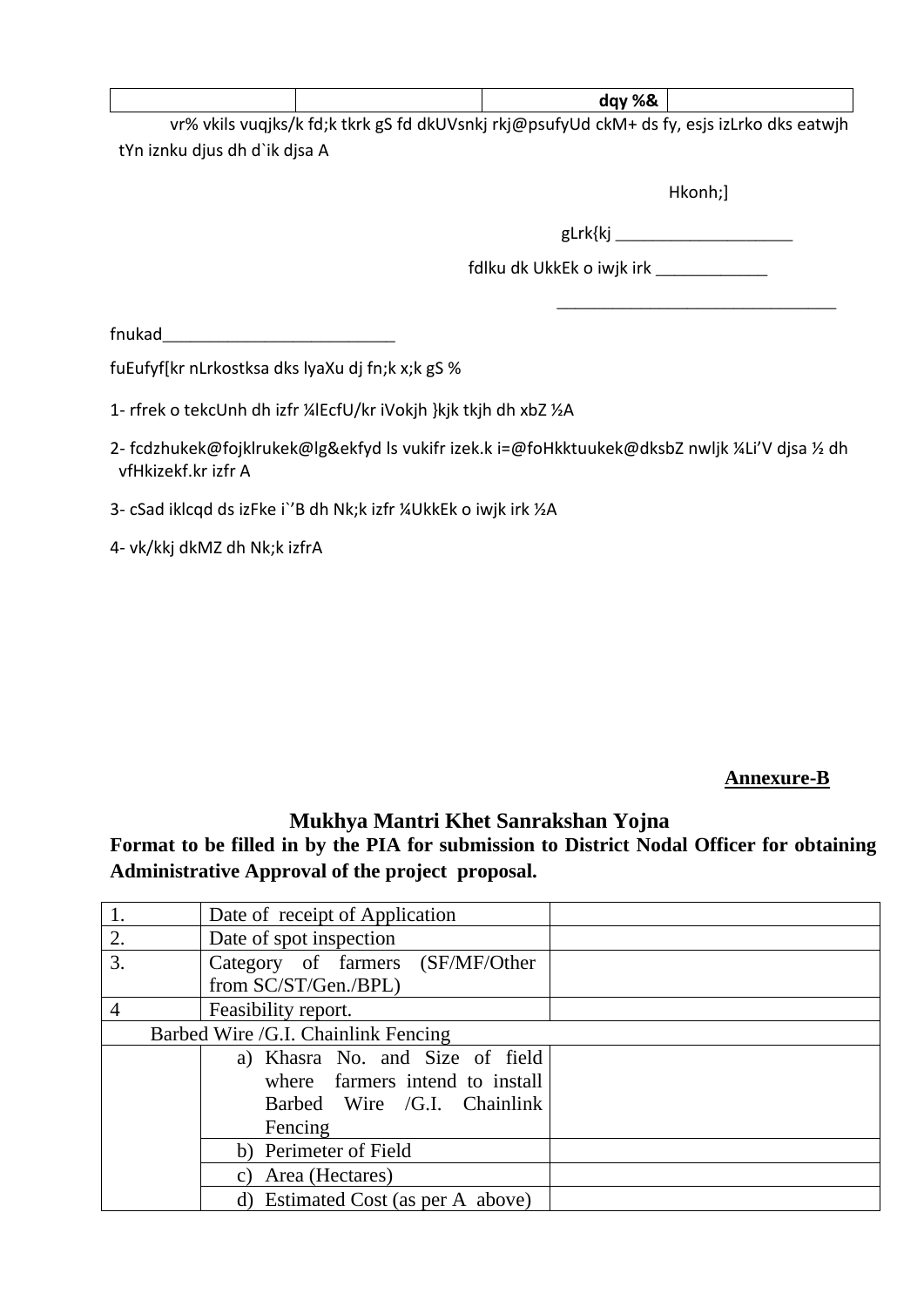|      | e) Amount of assistance (in Rs.)                          |  |
|------|-----------------------------------------------------------|--|
|      | f) Amount of Beneficiary Share (in                        |  |
|      | $Rs.$ )                                                   |  |
| 5.   | Recommendation of PIA to DNO for Administrative Approval. |  |
|      | Total estimated cost of Barbed Wire                       |  |
|      | /G.I. Chainlink Fencing                                   |  |
| a)   | Eligible cost (in Rs.)                                    |  |
| (i)  | Project share (in Rs.)                                    |  |
| (ii) | Beneficiary Share (in Rs.)                                |  |
| 6(A) | Mode of payment of Project assistance                     |  |
|      | $\triangleright$ Directly to the service provider as      |  |
|      | per undertaking of farmer                                 |  |
|      | $\triangleright$ Through bank (to be specified) in        |  |
|      | case Beneficiary willing to avail                         |  |
|      | credit facility (Full Name &                              |  |
|      | Address of Bank)                                          |  |
| 6(B) | Beneficiary would contribute his share                    |  |
|      | per procedure given in the<br>as                          |  |
|      | guidelines.                                               |  |

Certified that above details are based on spot inspection and information furnished by the beneficiary.

Submitted to the DDA- cum-District Nodal Officer for favour of perusal and necessary action along with necessary estimates and documents.

> SMS-cum-PIA, Dev.Block\_\_\_\_\_\_\_\_\_\_\_ Distt.\_\_\_\_\_\_\_\_\_\_\_\_H.P

# **Annexure-C**

**Performa for maintaining beneficiary wise record under Mukhya Mantri Khet Sanrakshan Yojna (A Separate page in register is to be allocated for each farmer / beneficiary on financial year basis)**

| Sr.No. | <b>Particulars of Farmer / Beneficiary</b> |  |
|--------|--------------------------------------------|--|
|        | Name of the farmer with complete           |  |
|        | address and telephone number.              |  |
| 2.     | Category of Farmer (General/SC/ST)         |  |
| 3.     | Date of Receipt of Application             |  |
| 4.     | Date of field verification                 |  |
| 5.     | Date of Administrative Approval            |  |
| 6.     | Date of issue of authorization letter      |  |
| 7.     | Date of Receipt of Bills                   |  |
| 8.     | Date of Disbursement                       |  |
| 9.     | Area under Project Proposal                |  |
| 10.    | i) Barbed /G.I. Chainlink Fencing          |  |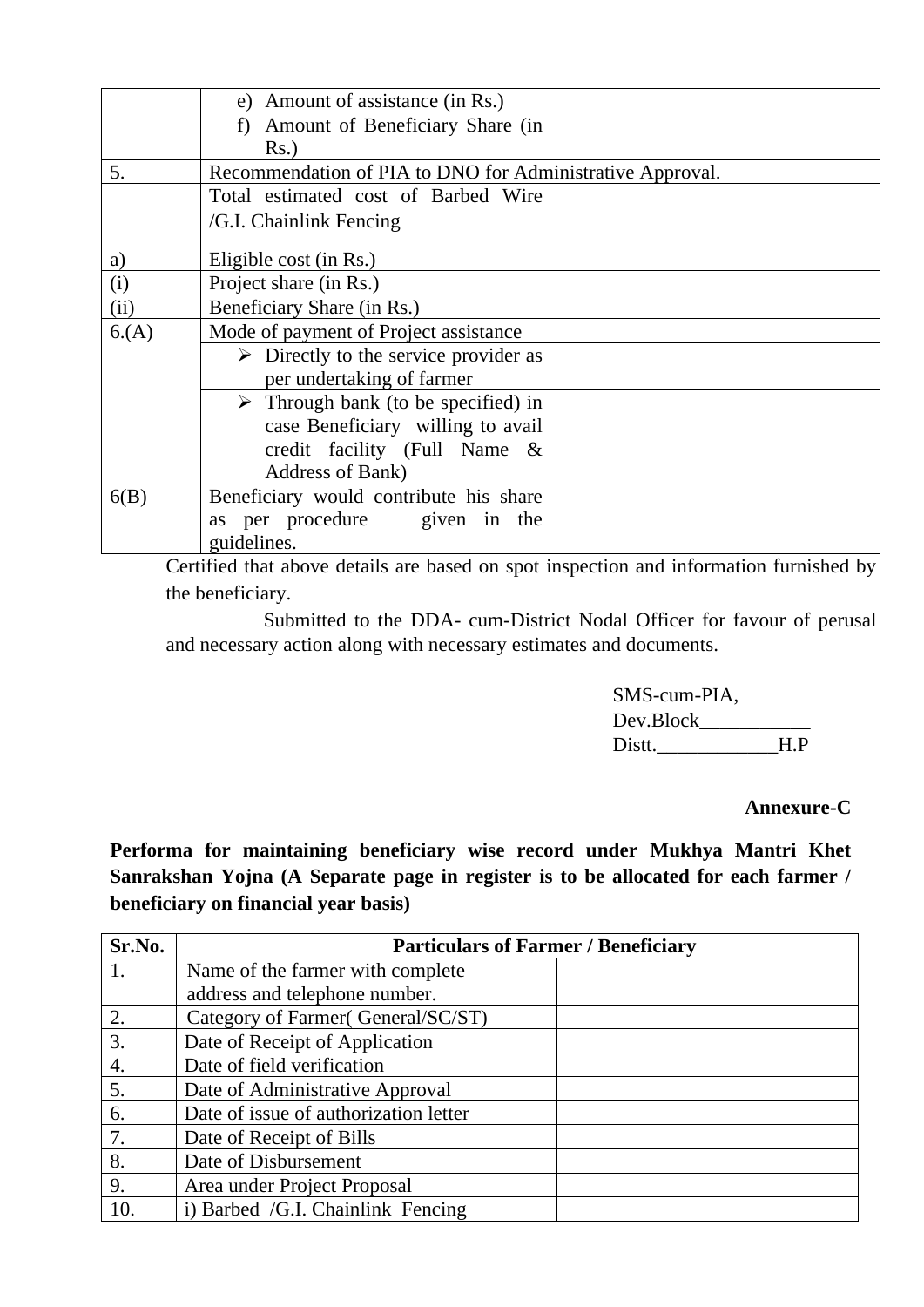|     | (Perimeter in Running Meter)                  |  |
|-----|-----------------------------------------------|--|
|     | ii) Area Protected (Ha.)                      |  |
| 11. | Total Project cost (Rs.)                      |  |
| 12. | Total Financial assistance to the beneficiary |  |
|     | $@ 50\% (Rs.)$                                |  |
| 13. | Beneficiary Share @ 50% (Rs.)                 |  |
| 14. | Any other detail                              |  |

# **Annexure-D**

### **Mukhya Mantri Khet Sanrakshan Yojna Authorization Letter**

|          | Shri que de la contradición de la contradición de la contradición de la contradición de la contradición de la contradición de la contradición de la contradición de la contradición de la contradición de la contradición de l | S/O Shri |  |
|----------|--------------------------------------------------------------------------------------------------------------------------------------------------------------------------------------------------------------------------------|----------|--|
|          |                                                                                                                                                                                                                                |          |  |
|          | P.O Tehsil                                                                                                                                                                                                                     |          |  |
|          | Distt. H.P.                                                                                                                                                                                                                    |          |  |
| Subject: | Authorization for installation of Barbed Wire /G.I. Chainlink Fencing System<br>under Mukhya Mantri Khet Sanrakshan Yojna.                                                                                                     |          |  |
| Sir.     |                                                                                                                                                                                                                                |          |  |
|          |                                                                                                                                                                                                                                |          |  |
|          |                                                                                                                                                                                                                                |          |  |
|          | You are hereby authorized to undertake the work of Installation of Barbed Wire                                                                                                                                                 |          |  |
|          | /G.I. Chain link Fencing having perimeter of ______Meters (Area _____ Ha.) with an estimated                                                                                                                                   |          |  |
|          | cost of Rs. _______________(Rupees______________________) only as per specification given in                                                                                                                                   |          |  |
|          | the guidelines issued by the Govt. vide letter                                                                                                                                                                                 |          |  |

# To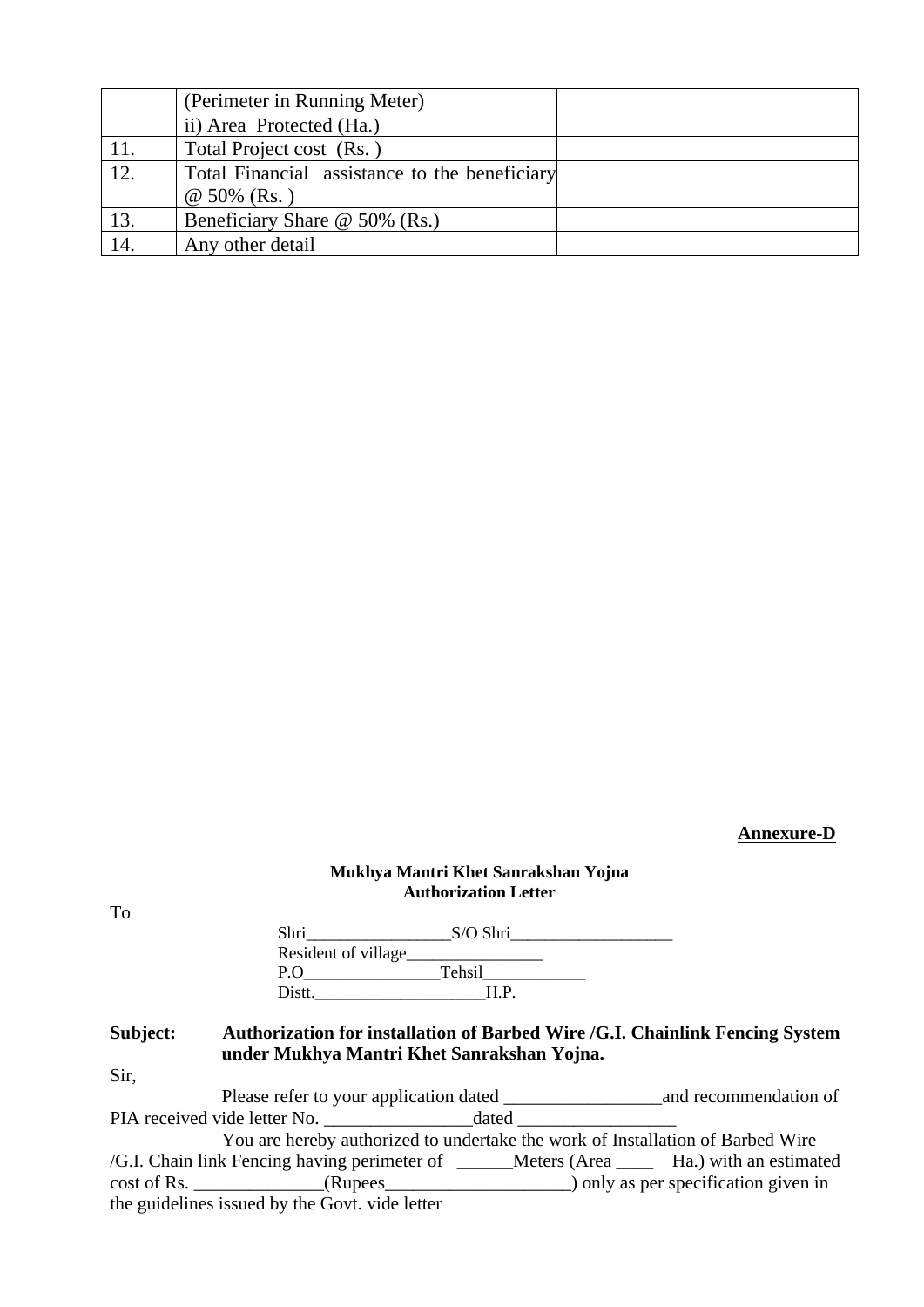| No |  | estimated cost prepared<br>ner<br>as |
|----|--|--------------------------------------|
|----|--|--------------------------------------|

by Core Team and submitted by PIA after spot inspection.

The above authorization is subject to the following terms and conditions:-

- 1. Eligibility of assistance for components as above would be 50% of total approved cost for all models subject to the maximum ceiling and actual evaluation based upon measurements done by the PIA or his authorized representative at site.
- 2. For any deviation from the given / approved specifications with regard to material and design etc., you will be responsible for the same and in that case no assistance will be provided under this Scheme.
- 3. 10% variation in the sanctioned perimeter of 'Fence Work' is allowed depending upon the site for which revised sanction is not required. In case, likely deviation if more than 10%, the revised sanction have to obtain from concerned DNO through PIA before starting the construction work.
- 4. The completion period for this work shall be 90 days from the date of issue of award letter, failing which the award of work will stand cancelled.
- 5. The completion report of work be given to the concerned PIA immediately with in stipulated period.
- 6. At the time of measurements the copy of bills on account of purchase of materials like Angle Iron, Barbed wire, interlink Chain, Cement and other accessories required for the fence work have to be submitted to the PIA concerned.
- 7. The copy of technical specifications of materials to be used for fencing work is attached herewith for strict compliance.

District Nodal Officer-cum-Deputy Director of Agriculture, ---------------Distt.---------------H.P

Copy forwarded to The PIA cum SMS Development Block\_\_\_\_\_\_\_\_\_\_\_ Distt.\_\_\_\_\_\_\_\_\_\_\_\_\_\_ H.P.

> District Nodal Officer-cum-Deputy Director of Agriculture, ---------------Distt.---------------H.P

### **Annexure-E**

### **Technical Specifications.**

### **1.Basic Parameters of Barbed Wire / G.I. Chain Link fencing:**

- i) Maximum distance between 2 support posts 15 Mts.
- ii) Maximum Distance between 2 intermediate posts 3 Mts.
- iii) No. of strands 6 Horizontal wires  $\&$  2 Diagonal Wire for Barber wire Fence with Angle Iron Post and 7 Horizontal Wire & 2 diagonal wire for Barbed Wire Fence with R.C.C. Posts.
- iv) Height of fence above the ground 1.55m.
- v) Total Pole Height (Above + Below Ground level:- 1.95m.
- vi) Spacing between two Horizontal Rows: (Minimum 0.15m to maximum 0.30m depends upon the type of animals in that areas.

| <b>Description</b> | <b>Specifications</b> | <b>Remarks</b> |
|--------------------|-----------------------|----------------|
|                    |                       |                |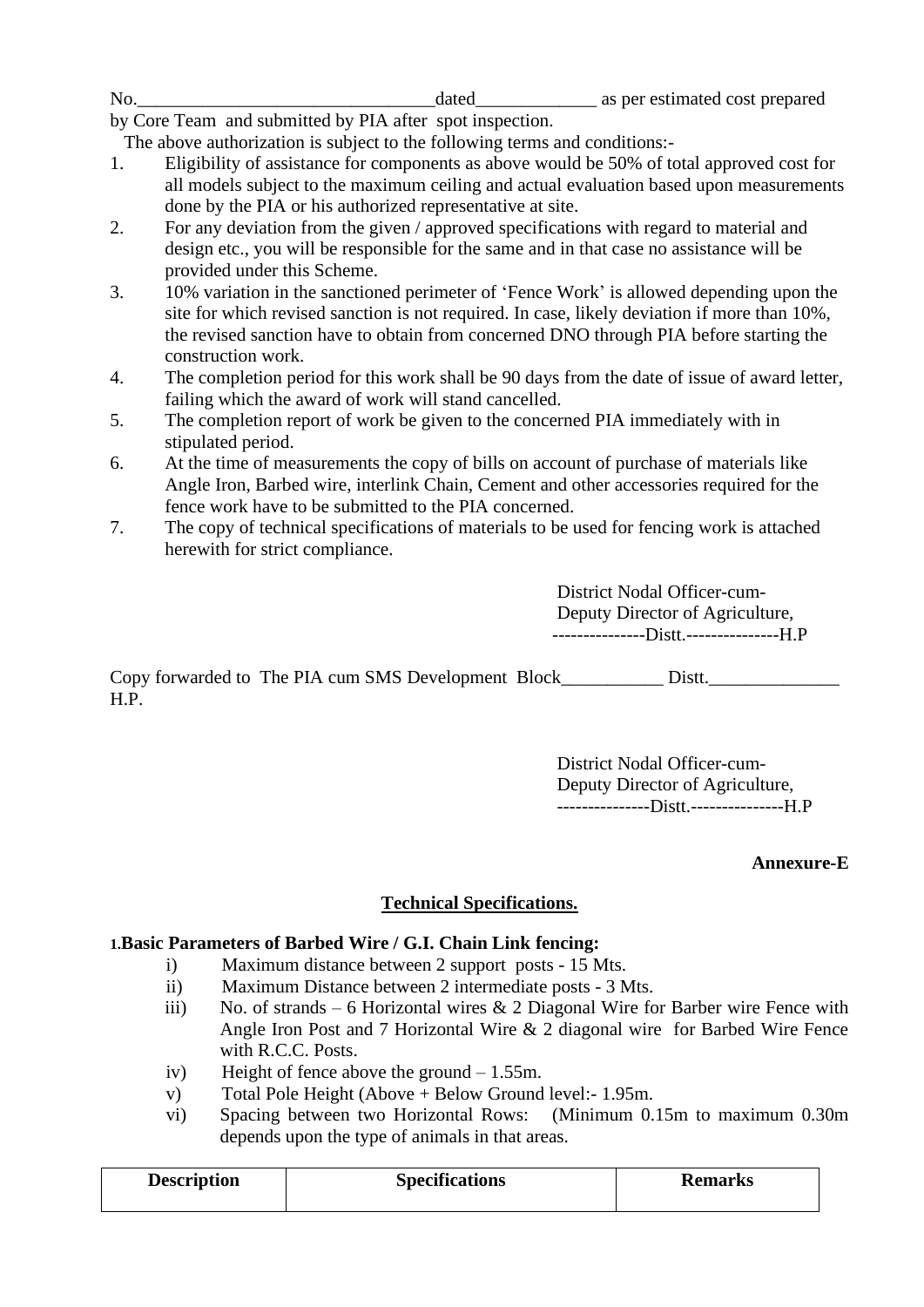| Earth Work                | $Size = 0.40 \text{mx} 0.40 \text{mx} 0.40 \text{m}$<br>Pit<br>at |                             |
|---------------------------|-------------------------------------------------------------------|-----------------------------|
|                           | distance of 3.00meter C/C.                                        |                             |
| <b>Cement Concrete</b>    | 1:3:6 $(1$ Cement : 3Sand : 6 Stone                               | <b>Consumption</b><br>of    |
|                           | Aggregate 20mm nominal size).                                     | Material for one pit :-     |
|                           |                                                                   | 0.28Bag of Cement,          |
|                           |                                                                   | 0.03 Cum Sand & 0.06        |
|                           |                                                                   | cum of Stone Aggregate      |
| Corner / Support /        | <b>Angle Iron Posts:</b>                                          | 0.40 meter length of the    |
| <b>Intermediate Posts</b> | Size of Angle- 40mmx40mmx5mm                                      | posts must be grouted in    |
|                           | Weight $-3$ Kg/meter)                                             | cement concrete in the      |
|                           | R.C.C. Posts:                                                     | pit)                        |
|                           | Top Size:125mm x 125mm                                            |                             |
|                           | Bottom Size: 150mm x 150mm                                        |                             |
|                           | Support Post:110mm x 110 mm                                       |                             |
| <b>Barbed Wire</b>        | $(Is:278-1962$ Type-I) weighing $9.38Kg$ .                        | In Angle Iron Posts: 6      |
|                           | per 100mtr.(minimum)                                              | Horizontal lines with 2     |
|                           | The barbs shall be well formed, tightly                           | diagonal wires, and in      |
|                           | wrapped and shall have a length of not                            | R.C.C. Posts:7              |
|                           | less than 13 mm and not more than 18                              | horizontal wires with 2     |
|                           | mm.                                                               | diagonal wires.             |
|                           | The point shall be sharp and cut at an                            |                             |
|                           | angle not greater than $35^{\circ}$ to the axis of                |                             |
|                           | the wire forming the barbs.                                       |                             |
|                           | The barbed wire may also be given                                 |                             |
|                           | protective chromate conversion coating                            |                             |
|                           | conform to IS 1340.                                               |                             |
| <b>Chainlink</b>          | <b>MATERIAL:</b> The mesh wire and the                            |                             |
|                           | wire of the<br>fabric<br>shall<br>line<br>be                      |                             |
|                           | manufactured from galvanized steel wire                           |                             |
|                           | conforming to IS: 280, having a tensile                           |                             |
|                           | strength within the range of 400 to 550                           |                             |
|                           | MPa.                                                              |                             |
|                           | <b>MESH SIZE:</b> The mesh size shall be                          | The mesh size shall be      |
|                           | $50$ mm x $50$ mm to $150$ mm X $150$ mm                          | determined<br>by            |
|                           | with tolerance $\pm$ 4 mm.                                        | measuring the minimum       |
|                           |                                                                   | clear distance between      |
|                           |                                                                   | the wires forming the       |
|                           |                                                                   | parallel sizes<br>of<br>the |
|                           |                                                                   | mesh when measured in       |
|                           |                                                                   | normal<br>stretched         |
|                           |                                                                   | condition.                  |
|                           | <b>WIDTH:</b> The fabric shall be supplied in                     | The width of fabric shall   |
|                           | widths of $1.50 \text{ m}$ (5 Ft) with the tolerance              | be the overall dimension    |
|                           | of $\pm$ 35 mm.                                                   | from one extreme line       |
|                           |                                                                   | wire to other extreme       |
|                           |                                                                   | line wire and shall be      |
|                           |                                                                   | checked<br>in<br>fully      |
|                           |                                                                   | stretched condition.        |
|                           |                                                                   |                             |
|                           | Wire Dia: Nominal dia of mesh wire                                |                             |
|                           | shall be 5 mm. Tolerances permitted on                            |                             |